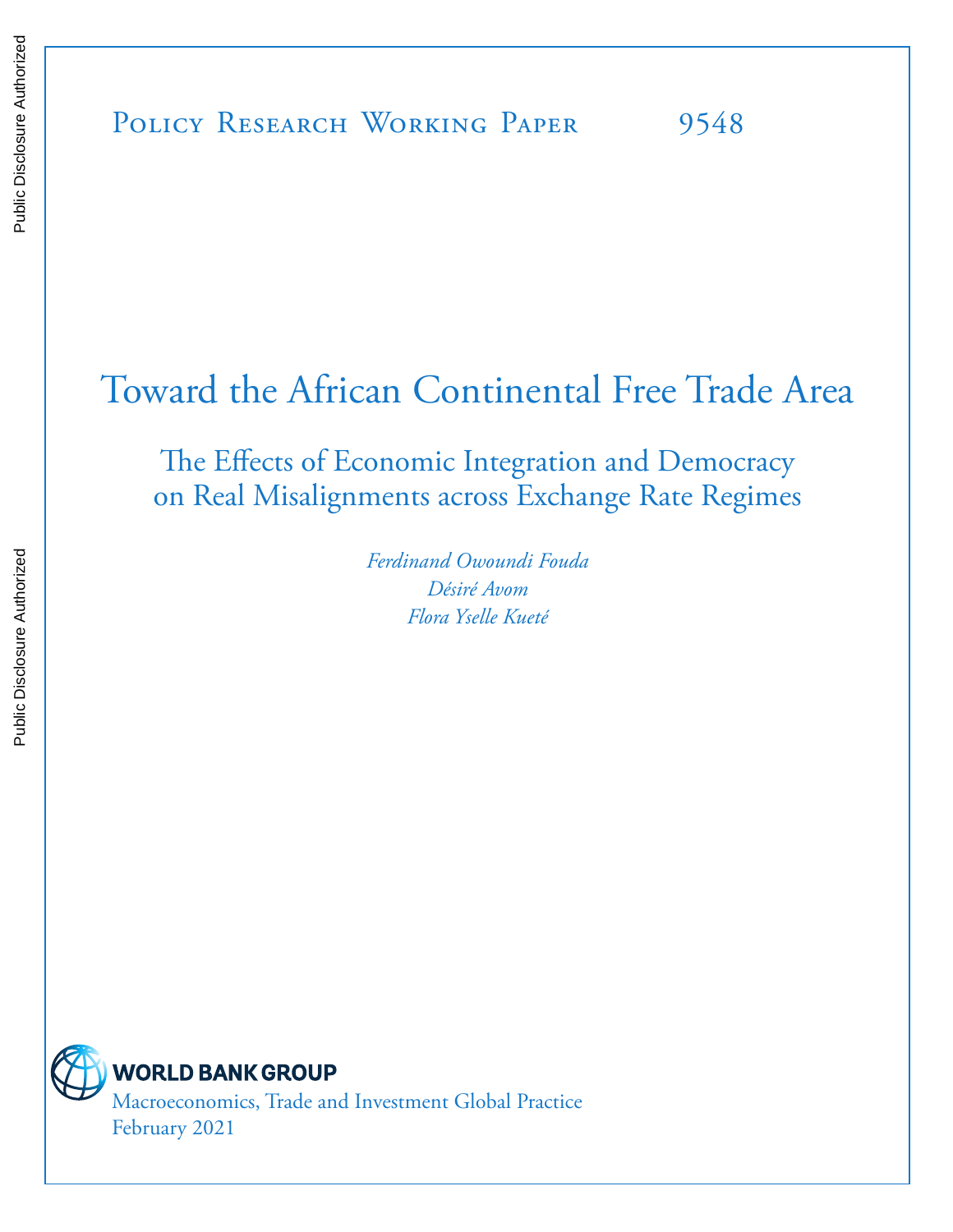# **Abstract**

This paper evaluates the role of economic integration and democracy in rationalizing differences in real exchange rate misalignments across exchange rate regimes in Africa. To this end, the paper derives competing indexes of misalignment using modern cointegration techniques while accounting for cross-sectional dependence. The findings indicate that fixed regimes per se are not prone to more misalignments, as institutional quality and economic links with foreign partners critically matter in explaining the observed discrepancies. Furthermore, when distinguishing between African and international partners in investment agreements, the extent of misalignment differs according to the level of democracy, as democratic countries can afford intermediate regimes, while for weak democracies, fixed regimes are required to curb disequilibria. Finally, membership in a regional economic community significantly reduces the magnitude of misalignments. The results imply that the quality of institutions, more than the type of the exchange rate regime, is called into question and should be the focus of efforts ahead of successful implementation of the African Continental Free Trade Area.

*The Policy Research Working Paper Series disseminates the findings of work in progress to encourage the exchange of ideas about development*  issues. An objective of the series is to get the findings out quickly, even if the presentations are less than fully polished. The papers carry the *names of the authors and should be cited accordingly. The findings, interpretations, and conclusions expressed in this paper are entirely those of the authors. They do not necessarily represent the views of the International Bank for Reconstruction and Development/World Bank and its affiliated organizations, or those of the Executive Directors of the World Bank or the governments they represent.*

This paper is a product of the Macroeconomics, Trade and Investment Global Practice. It is part of a larger effort by the World Bank to provide open access to its research and make a contribution to development policy discussions around the world. Policy Research Working Papers are also posted on the Web at http://www.worldbank.org/prwp. The authors may be contacted at fowoundi@worldbank.org.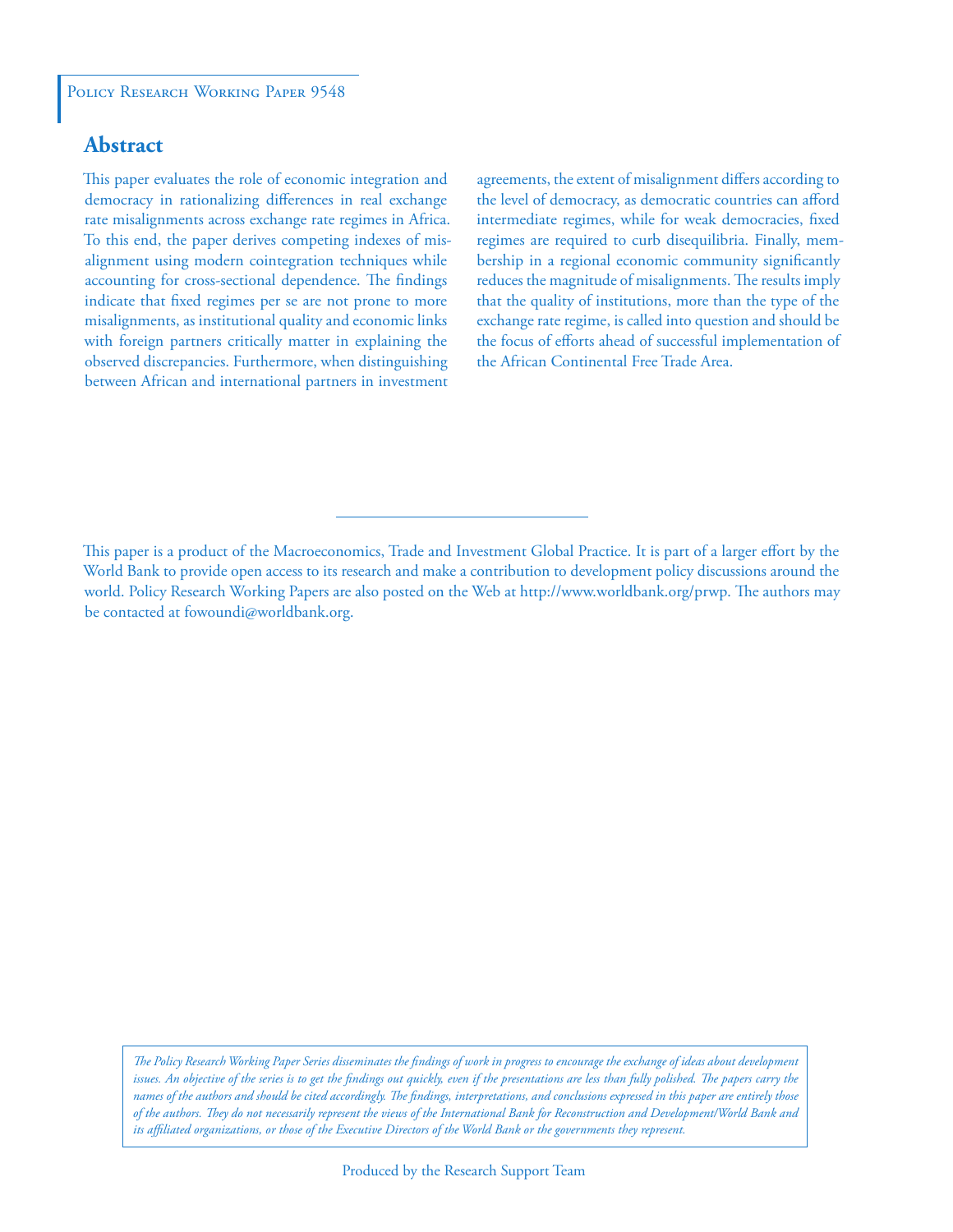**Toward the African Continental Free Trade Area: The Effects of Economic Integration and Democracy on Real Misalignments across Exchange Rate Regimes**

**Ferdinand Owoundi Fouda [1](#page-2-0) Désiré Avom[2](#page-2-1) Flora Yselle Kueté[3](#page-2-2)**

### **Disclaimer:**

*The findings, interpretations, and conclusions of this paper are the authors' own and should not be attributed to the World Bank, its Executive Board of Directors, or any of its member countries.* 

<span id="page-2-0"></span><sup>1</sup> **Corresponding Author**. *Economist*, Macroeconomics Trade and Investment Global Practice, *World Bank*. Email:

<span id="page-2-1"></span> $\frac{1}{2}$  Dean of the Department of Economics, University of Yaoundé II, Cameroon. Email: davom99@gmail.com<br>3 Lecturer, Department of Economics, University of Yaoundé II, Cameroon. Email: [florayselle27@yahoo.com](mailto:florayselle27@yahoo.com)

<span id="page-2-2"></span>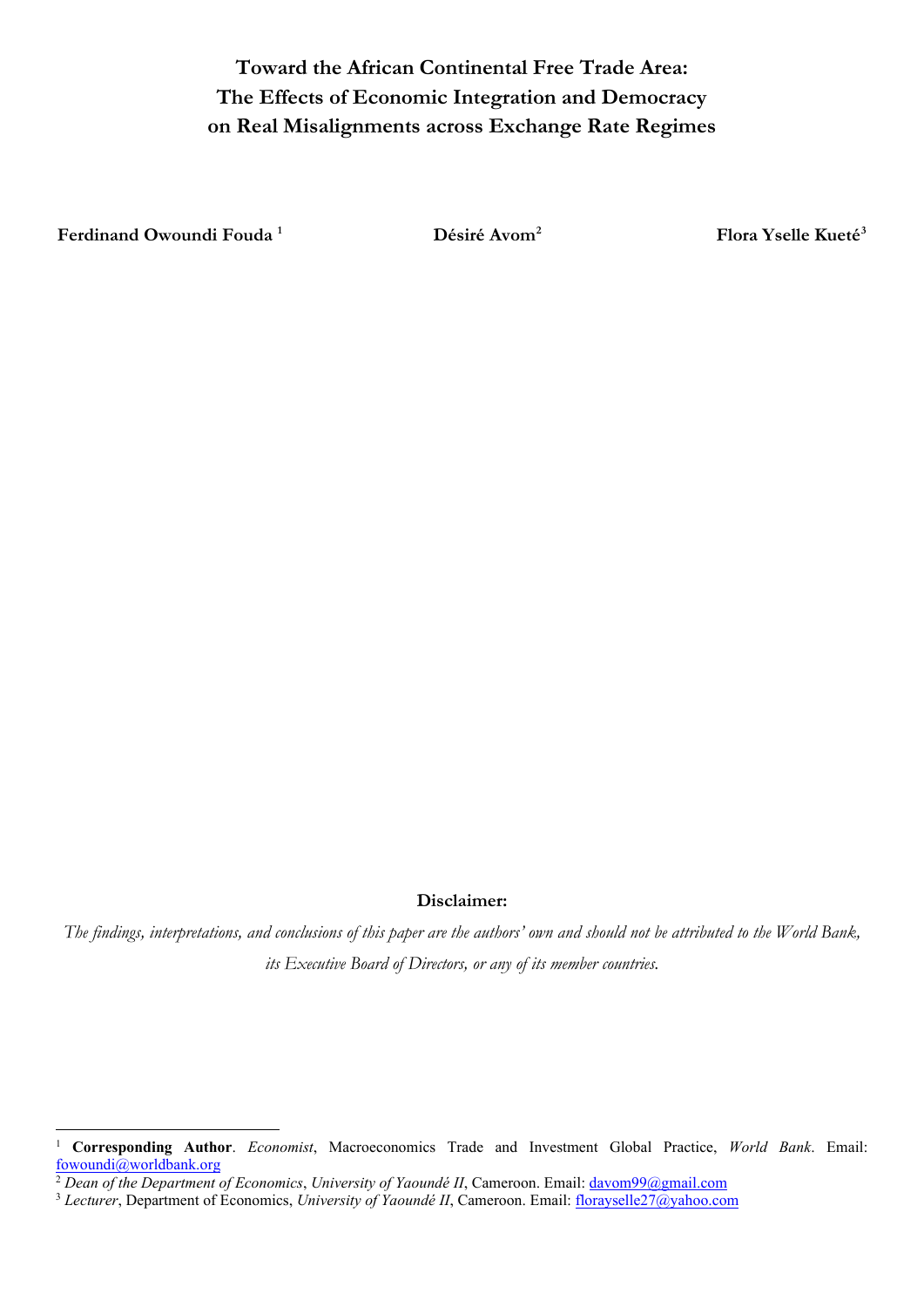#### **I. Introduction**

Africa is now framed with several blocks of economic communities that reflect the economic and political will of leaders and policy makers to foster regional integration. However, these blocs have been instituted separately from each other and as a result differ in terms of structure and activity, thus raising concerns regarding the implementation of the African Continental Free Trade Area (AfCFTA; UNECA, 2019). Indeed, the expected benefits from the AfCFTA may be subdued as long as weak macroeconomic convergence, infrastructure gap, and threats to peace are lingering across countries. Specifically, macroeconomic convergence and monetary integration are of paramount importance as members of economic groupings must react similarly to price, fiscal or debt shocks, to reduce income or growth disparities and ultimately gain from economic integration in a similar way. Our paper tackles this issue by assessing how members of regional groupings in Africa are performing in terms of real exchange rate (RER) alignments. The focus is on the way trade and investment integration helps in limiting real misalignments across various types of exchange rate arrangements and political frameworks.

Such an analysis is critical for African countries moving towards the implementation of the AfCFTA for three main reasons. First, convergence criteria that explicitly account for exchange rate variations had not been explicitly considered up to now, [4](#page-3-0) even though Export Processing Zones, [5](#page-3-1) recognized as an important tool in promoting countries' exports, had been theoretically found to be hampered by exchange rate overvaluation (UNECA, 2010). More importantly, real exchange rate development with respect to economic fundamentals -also referred to as misalignments - could alter the expected gains of a given country from trade and investment integration over the medium-long run since more overvalued countries might experience persistent current account disequilibria implying costly reversion to equilibrium from the economic viewpoint (Gnimassoun and Mignon, 2015). This is even more critical for countries belonging to a monetary union as they barely can afford adjustment through the nominal exchange rate, involving that real exchange rate developments are obviously responsible for current account imbalances. Such a context triggers challenging political pressures as import-competing industries face a competitive disadvantage (Shatz and Tarr, 2017). Consequently, a deepening in economic integration also entails a trade-off between exchange rate regimes over time.

Second, even if an African currency union is foreseen since 1991 by Article 6 of the Abuja Treaty establishing the African Economic Community, the project is now postponed to an unknown date. Some attempts are worth to be noticed in only two out of the eight Regional Economic Communities<sup>[6](#page-3-2)</sup> (ECOWAS and COMESA), as they moved one step forward into the promotion of intra-community trade by establishing regional clearinghouses, as a precondition for the launching of a single currency. As the debate remains open as to whether a fixed regime is a prerequisite for economic integration (see Arora and Jeanne, 2001), it is essential to determine if the whole

<span id="page-3-0"></span><sup>4</sup> Criteria that have been set up in at least five of the eight regional economic communities include budget deficit, public debt, annual inflation and foreign reserves.

<span id="page-3-1"></span><sup>5</sup> Export Processing Zones are defined as areas for export production.

<span id="page-3-2"></span><sup>6</sup> These eight are namely : Arab Maghreb Union (AMU) ; Economic Community of West African States (ECOWAS) ; East African Community (EAC) ; Intergovernmental Authority on Development (IGAD) ; Southern African Development Community (SADC) ; Common Market for Eastern and Southern Africa (COMESA) ; Economic Community of Central African States (ECCAS) ; Community of Sahel-Saharan States (CENSAD).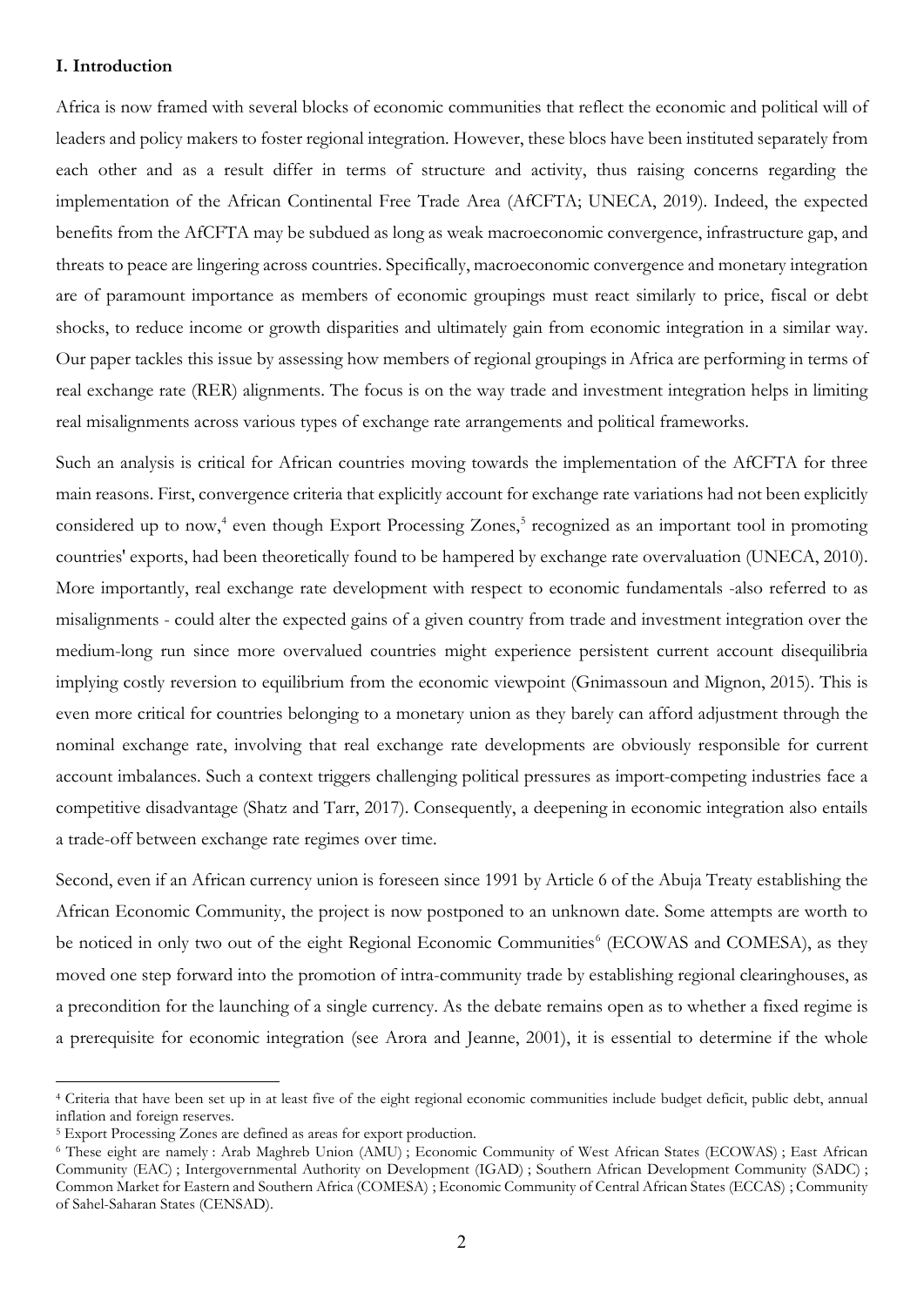continent would benefit or not from the theoretical gains of a currency union in terms of economic integration (see Rose, 2000; Rose and Engel, 2002). This is primarily since the multiplicity of exchange rate arrangements across and within the Regional Economic Communities trigger currency conversion costs and market uncertainties that increase unrecorded trade, thus calling for macro-policy harmonization at the global level, underpinned by the monitoring of real exchange rate developments within each Regional Economic Community.

Third, the above-mentioned policy harmonization could be achieved through the establishment of a continental transparent institutional framework based on a somewhat political autonomy in domestic policy making (UNECA, 2010), i.e. a higher quality of institutions reflected for instance in the degree of democracy. Interestingly, a higher degree of democracy could result ex-post from participation to Foreign Trade Agreements (FTAs), as suggested by (Liu and Ornelas, 2014). The authors developed a theoretical model linking participation in FTAs with democracy, based on the hypothesis that the former appears as a commitment device helping in destroying future protectionists' rents in unstable democracies. The rationale behind is that rents are attractive to authoritarian groups which have lower incentives in monopolizing power when the country is part of an FTA and the cost of withdrawal from it is high. Empirically, the theoretical relationship is supported by investigations of 116 democracies over the period 1960-2007. On the other hand, as participation in FTAs aims at increasing exports, it becomes evident that impacts of democracy in terms of real exchange rate variations deserve far more nuanced and in-depth analysis. This is even more crucial since the quality of institutions determines both capital inflows to the domestic economy and total factor productivity, thus implying a Balassa-Samuelson type effect on exchange rates (Kinda, 2010; Furlan et al., 2015).

Contributing to the above-described context, this paper assesses whether a particular exchange rate regime performs better than the other in terms of limiting real exchange rate misalignments, by paying particular attention to participation in both trade and investment agreements, and the level of democracy in each considered country as well. Specifically, we hypothesize that real exchange rate misalignments should vary according to the type of exchange rate regime since the latter performs differently in terms of economic integration and quality of the institutions (democracy). In doing so, our contribution is threefold. First, while a wealth of literature has treated misalignments, democracy, and integration issues separately, we explicitly incorporate these aspects into the same model as part of the same underlying context driving macro-policies at the continent level. Second, we particularly assess whether participation in trade and investment agreements influences real exchange rate misalignments. Taking the participation in investment agreements into consideration appears critical as African countries have signed a total of 853 bilateral investment treaties since 1960, within which 173 are intra-African (UNECA, 2019). Capital flows resulting from these treaties are expected to significantly curb economic fundamentals such as productivity and net foreign assets in recipient countries over the long run (Baltabaev, 2014; Hong and Sun, 2011; Mendoza et al., 2009). Finally, we compute real exchange rate misalignments relying on various econometric techniques controlling for cross-sectional dependence on a sample of 30 African countries over the period 1980- 2016, thus producing consistent and reliable estimates.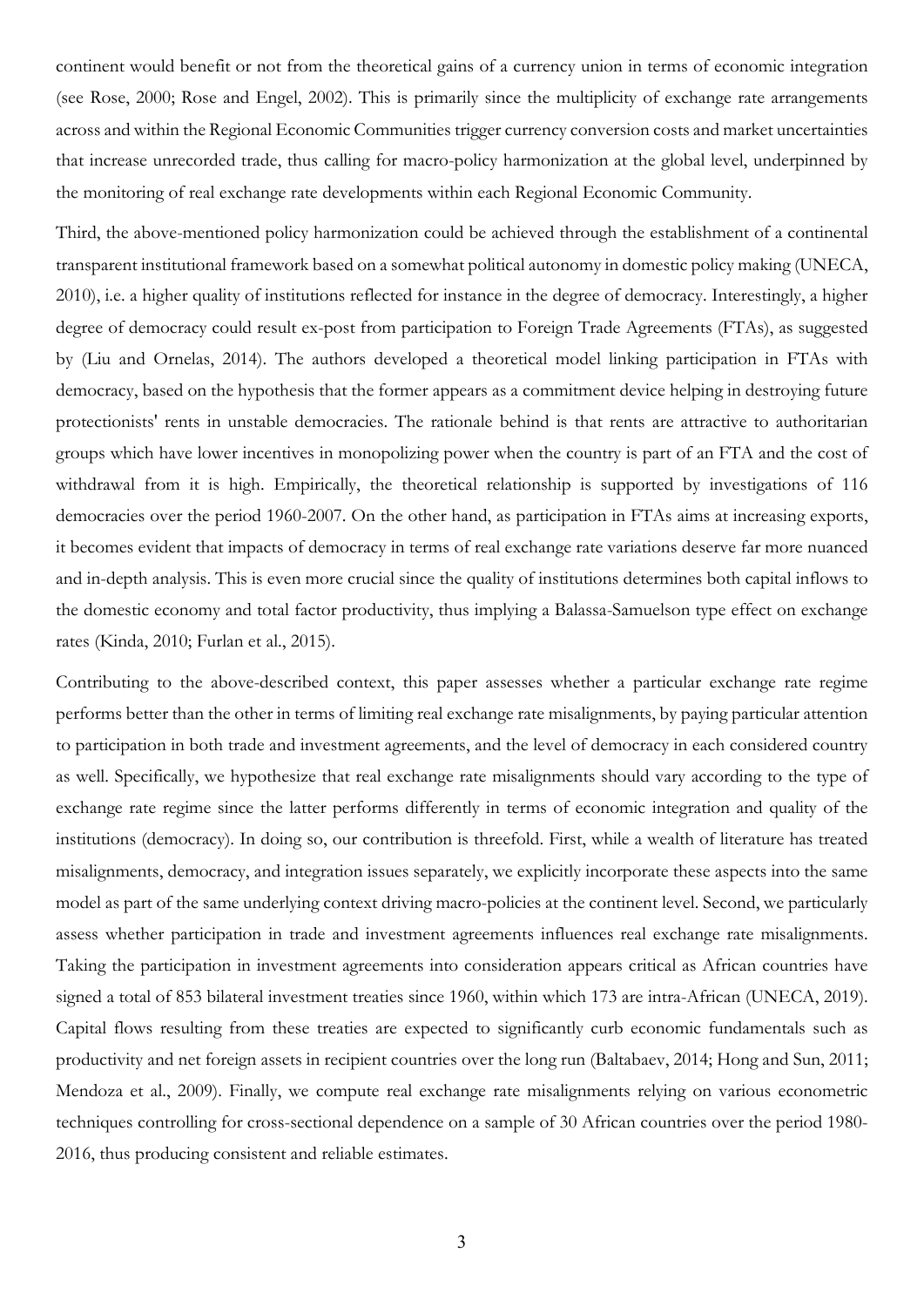Our key findings are as follows: when considering the total number of bilateral investment agreements signed by each country, managed floating and crawling bands appear to be significantly more misaligned than their fixed counterparts irrespective of the level of democracy. Participation in a Regional Economic Community significantly reduces misalignments only under democratic and relatively democratic countries. These results show that the fixed exchange rate regime itself is not prone to more misalignments in the countries under study, as institutional quality and economic links with foreign partners critically matter. Furthermore, when distinguishing between African and international partners in investment agreements, results for democratic countries show that intermediate regimes outperform their fixed counterparts in terms of limiting misalignments when agreements with China and African partners are considered. Member countries of a currency union (ECCAS and WAEMU<sup>7</sup>) seem not to be more misaligned as a result of higher economic integration. However, in autocratic and relatively autocratic countries, fixed regimes are more efficient than alternative arrangements in coping with misalignments, especially when agreements with the United States and sub-regional neighbors are concerned. Membership in a Regional Economic Community is also found to significantly reduce the magnitude of misalignments. Overall, economic integration is a strong factor contributing to lower misalignments in any case. The extent of these misalignments seems to differ according to the level of democracy as democratic countries can afford intermediate regimes, while for weak democracies, fixed regimes are required to curb disequilibria.

The rest of the paper is organized as follows: Section II briefly presents a review of the literature; Section III describes the methodology, data, and the preliminary analysis; Section IV deals with estimates of the equilibrium exchange rates and misalignments according to exchange rate regimes; Section V analyzes the role of economic integration and democracy; Section VI performs the robustness analysis; and finally, Section VII concludes the paper.

#### **II. Review of the Literature**

This paper relates three issues that have so far been addressed separately in the literature. The first one is the stillon-debate connection between the exchange rate regime and economic integration. The well-established theory suggests that fixed regimes improve bilateral trade and thus economic integration (Fritz-Krockow and Jurzyk, 2004; Klein and Shambaugh, 2006; Nilsson and Nilsson, 2000; Qureshi and Tsangarides, 2012; Rose, 2000; Rose and Engel, 2002; Rose and Stanley, 2005). Sharing a currency is used to eliminate exchange rate uncertainty, improve price transparency and reduce transaction costs between pairs of countries, with a positive effect on bilateral trade. While this is the dominant theory, empirical evidence has also been found that fixed regimes are not necessarily a prerequisite for economic integration. The Canadian experience after the launch of the U.S-Canada FTA proved that the flexible regime has not impeded trade between the two countries (Arora and Jeanne, 2001). Linking exchange rate regimes to trade performance during crisis periods also revealed that the impact of the former depends on the anchor currency and whether the affected country is an exporting or importing country.

<span id="page-5-0"></span><sup>7</sup> West African Economic and Monetary Union.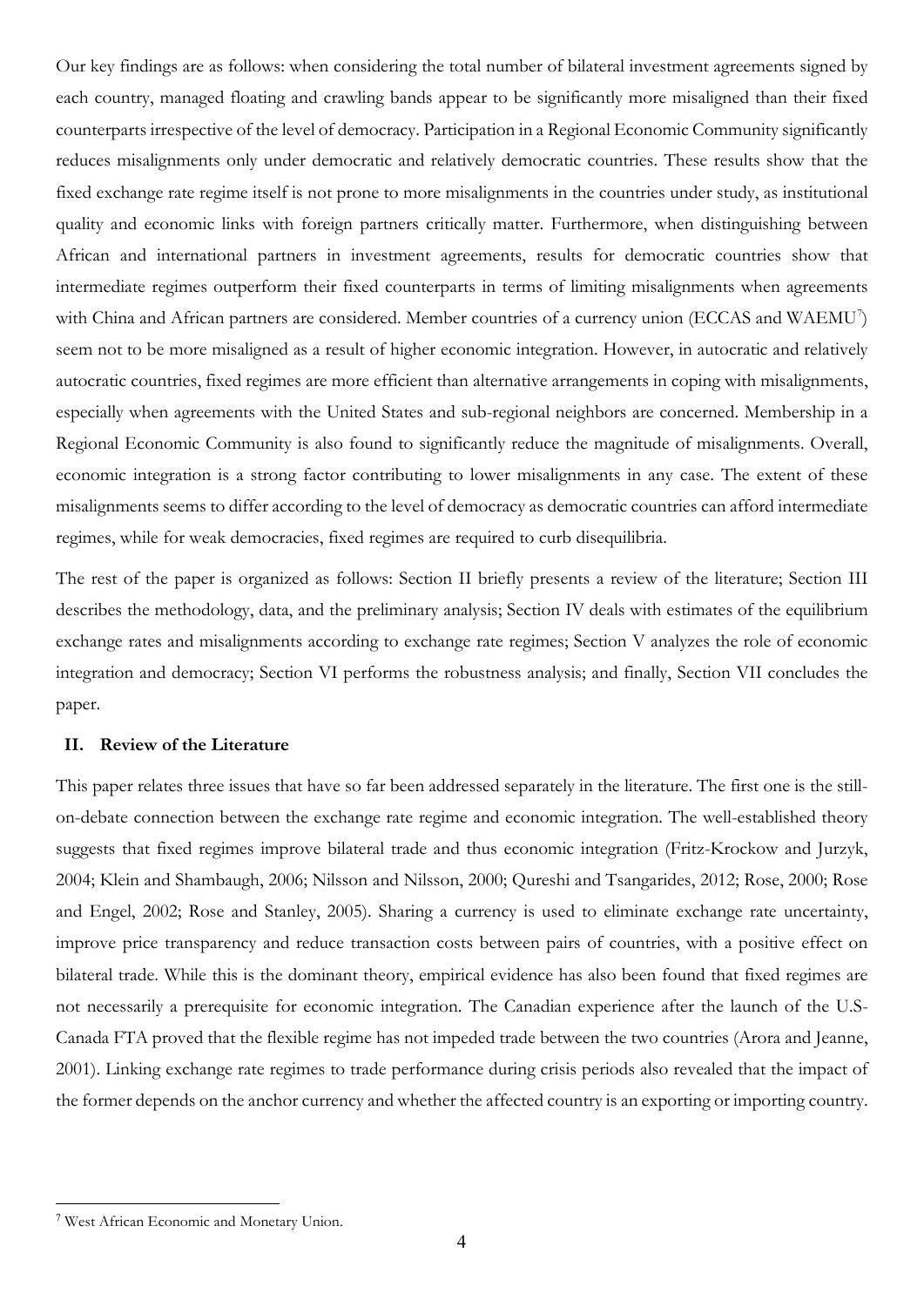Hence, intermediate regimes are more efficient in promoting trade between countries (Santana-Gallego and Pérez-Rodríguez, 2019).

The second aspect of the literature related to this paper is the link between exchange rate variability, democracy, and exchange rate regime choice. Evidence has been shown that political governance influences the choice of an exchange rate regime, as more democratic countries tend to avoid exchange rate fixity *de facto* because voters are on average more likely to have production-oriented behaviors, with a preference for monetary autonomy (Bearce and Hallerberg, 2011). This is even more plausible if the median voter belongs to a social group capable of influencing the public policy, while his preferences are oriented towards domestic production. In the same vein, most democratic countries are more likely to choose flexible regimes because they certainly face higher demand for redistribution policies and therefore need to maintain the use of monetary policy for stabilization purposes (Berdiev et al., 2012). The Latin American case showed that fixed arrangements are practiced in small economies in terms of trade volume and capital flows, while countries with more developed tradable sectors are also the most democratic countries that practice relative flexibility (Rodriguez, 2016). Built on this, a relationship between democratization and real exchange rates variations has been found significant for 31 developing countries, as the former is associated with increased exports and capital inflows, resulting in real appreciation through rising demand for the domestic currency (Furlan et al., 2015). The link with exchange rate misalignments is mentioned, though empirical assessment is overlooked.

Finally, the last strand of the literature related to this paper deals with the link between exchange rate misalignments and exchange rate regimes, without clearly establishing the superiority of an exchange rate regime over alternatives. Flexible regimes appear as more appropriate for developing countries since misalignments are less volatile (Hoffmann, 2007; Holtemöller and Mallick, 2013). This is consistent with the finding that fixed regimes are prone to more misalignments irrespective of the level of development (Coudert and Couharde, 2009). More specifically, fixed regimes are less efficient than intermediaries, but more than flexible ones in terms of limiting misalignments (Dubas, 2009), while fixed regimes appear to increase the average rate of real exchange rate appreciation in developing countries (Caputo, 2015). Finally, most flexible regimes are also useful when it comes to limiting misalignments resulting from short terms of trade shocks in oil and gas exporting countries (Raymond et al., 2017).

Based on the preceding, we consider hereafter the relationship between exchange rate regimes and misalignments, conditioned by the levels of economic integration and democracy. To that end, we first describe the methodology used for deriving exchange rate misalignments.

## **III. Methodology, Data, and Preliminary Analysis**

We estimate the following baseline relationship between the RER and its fundamentals:

$$
\ln REER_{it} = \alpha_1 \cdot \ln TOT_{it} + \alpha_2 \cdot \ln PROD_{it} + \alpha_3 \cdot NFA\_GDP_{it} + \varepsilon_{it}
$$
\n<sup>(1)</sup>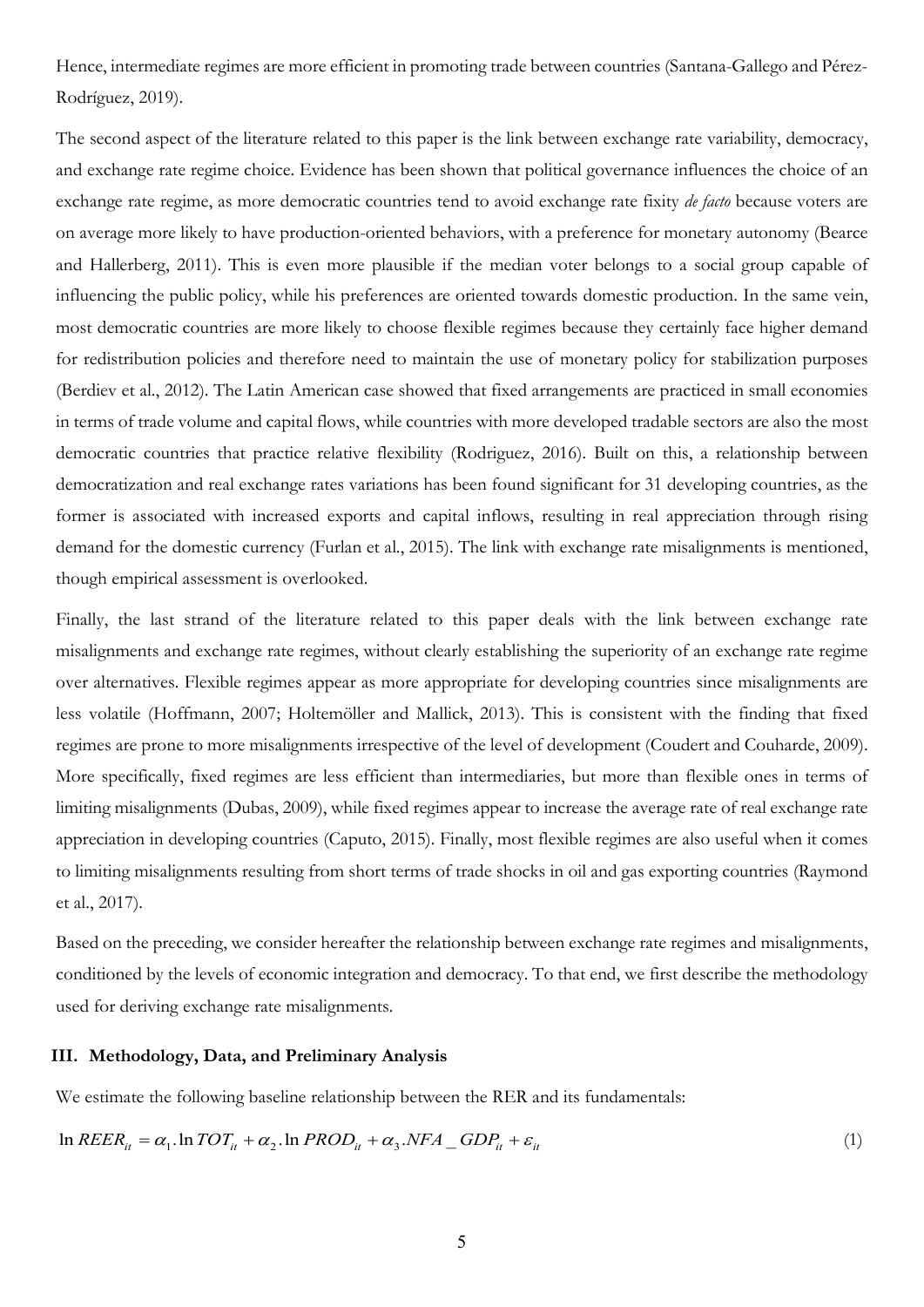where  $i = 1, ..., 30$ ;  $t = 1980, ..., 2016$ ; *TOT* represents the terms of trade calculated as the relative price of exports in terms of import prices, the effect of which is hard to predict. Indeed, higher terms of trade could generate a pure spending effect reflected in a higher demand for all goods, leading finally to the real appreciation of the domestic currency. However, this spending effect may be supplanted by a substitution effect in favor of imported goods, which could instead generate real depreciation; *PROD* is the index for the relative productivity of the tradable goods sector in a given country, compared to its 30 principal trading partners, which increase is expected to appreciate the domestic currency in real effective terms, as salary equalization across sectors would translate into rising prices for non-tradable goods and finally pushing real appreciation; *NFA* GDP is the net foreign asset position as a share of GDP, meant to result in the real appreciation of the national currency. All variables are taken in logarithms, except *NFA* GDP expressed as a share of GDP.

**Table 1 – Descriptive Statistics**

| Variable                             | Эbs.  | Mean     | Std. Dev. | Min         | Max      |
|--------------------------------------|-------|----------|-----------|-------------|----------|
| Real Effective Exchange Rate         | ,147  | 4.064069 | 4.536172  | $-24.50476$ | 21.58857 |
| Terms of Trade                       | ,133  | 4.729035 | 3484683   | 3.063238    | 6.070567 |
| Relative Productivity                | .147  | 1977741  | 1951319   | .0165537    | .201957  |
| Net Foreign Assets as a Share of GDP | 1.043 | .0829734 | .2160715  | $-.8501158$ | .370645  |
| .                                    |       |          |           |             |          |

**Note:** Author's construction.

As a baseline analysis, we first estimate this relationship relying on the *Pooled Mean Group* estimator (PMG), based on an auto-regressive distributed lag (ARDL) specification of order 1 (0, 1,..., 1). This latter accounts for both short and long-run dynamics, as specified in the following equation:

$$
\Delta \mathbf{y}_{i} = \boldsymbol{\phi}_{i} \mathbf{y}_{i,-1} + \mathbf{X}_{i} \boldsymbol{\beta}_{i} + \sum_{j=0}^{1} \Delta \mathbf{X}_{i,-j} \delta_{ij}^{*} + \mu_{i} \boldsymbol{\tau} + \boldsymbol{\epsilon}_{it}
$$
\n(2)

where  $\mathbf{y}_i = (y_{i1}, y_{i2},..., y_{iT})'$  is the endogenous variable;  $\phi_i$  is the error-correction parameter,  $\mathbf{X}_i = (X_{i1},..., X_{iT})'$ is the matrix of explanatory variables, and  $\tau = (1,1,...,1)$ <sup>t</sup> is a unit matrix. The underlying assumption of this method is coefficients equality for all countries in the long-run, while the intercept and coefficients of the shortrun dynamics can vary from one country to another. The use of this estimator is justified by its ability to accurately estimate cointegration relationships without paying much attention to the order of integration of the series under study,<sup>[8](#page-7-0)</sup> suffice to ensure that none of them is integrated of order 2. We complement this approach by the Cross-Section Augmented ARDL estimator (CS-ARDL), which consistently estimates coefficients associated to the main regressors in the presence of unobserved common factors (Chudik et al., 2016). The estimated equation is expressed as follows:

$$
y_{it} = \mathbf{c}_{yi}^* + \sum_{l=1}^{p_y} \varphi_{il} y_{i,t-l} + \sum_{l=0}^{p_w} \beta_{il}^{\dagger} x_{i,t-l} + \sum_{l=0}^{p_w} \psi_{il}^{\dagger} \overline{z}_{t-l} + \mathbf{e}_{it}^*
$$
(3)

<span id="page-7-0"></span><sup>&</sup>lt;sup>8</sup> Series can be integrated of order 0 or 1 without affecting the finite-sample properties of the estimator.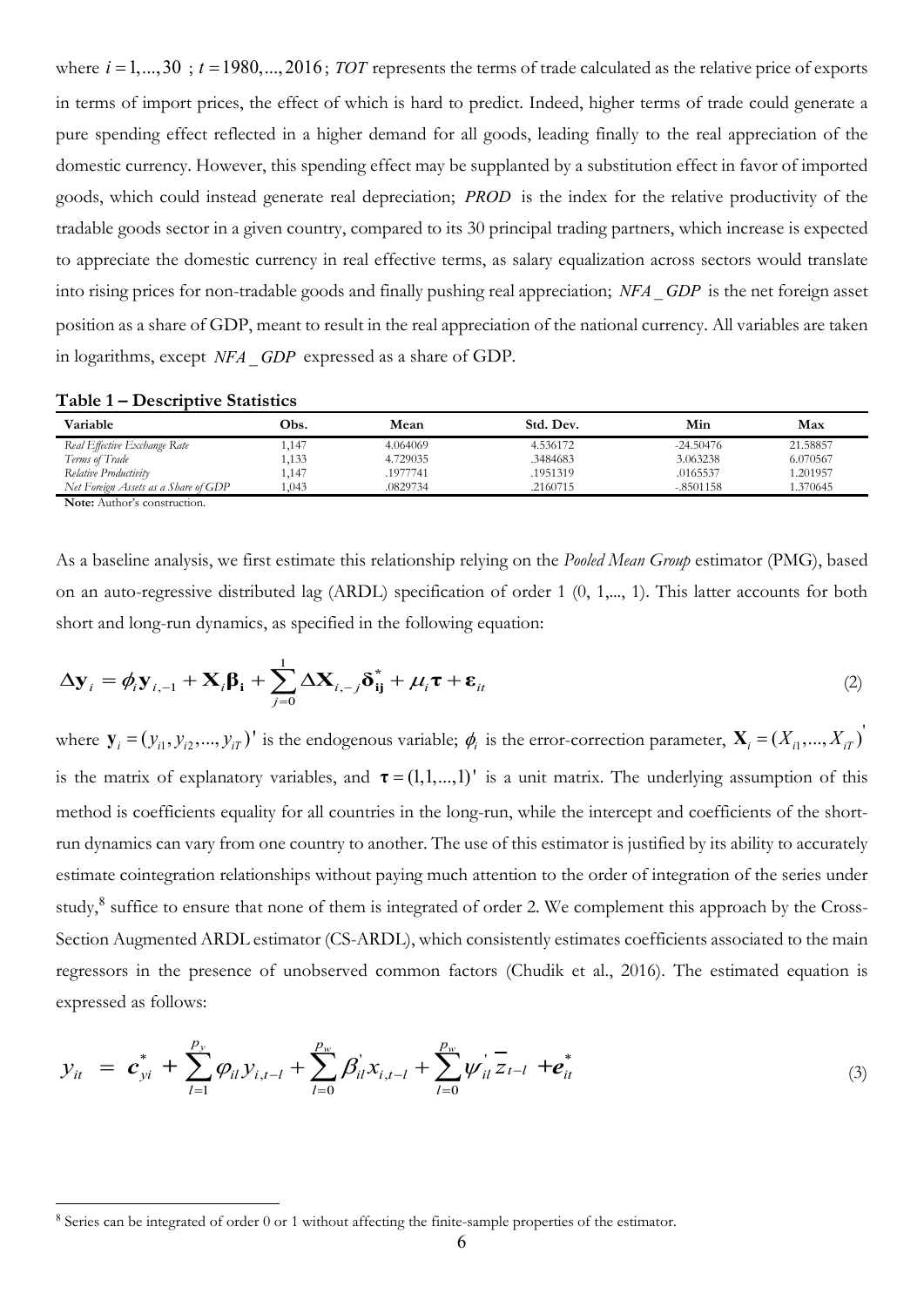where  $\mathbf{c}_{yi}^*$  are the fixed-effects which might be correlated with  $x_{it}$  the matrix of regressors and  $\overline{z}_{t-l} = (\overline{y}_t, \overline{x}_t) \cdot \overline{e}_{it}^*$ are the cross-sectionally dependent error terms.

As a preliminary step, it is necessary to first run unit-root tests to check the order of integration of our series. To this end, we perform the unit root tests of Maddala and Wu(1999), Pesaran (2007), Im et al. (2003), and the Fishertype unit test displayed in Table 2.

|                                               |                | Maddala and Wu (1999) |           |                | Pesaran (2007) |          |                                      |            | Fisher-type unit-root test (Im-et al.<br>(2003) |            |
|-----------------------------------------------|----------------|-----------------------|-----------|----------------|----------------|----------|--------------------------------------|------------|-------------------------------------------------|------------|
|                                               |                |                       |           |                |                |          | Ha: At least one panel is stationary |            |                                                 |            |
| Variables in levels                           | Lags           | No trend              | Trend     | Lags           | No trend       | Trend    | $\boldsymbol{P}$                     | Ζ          | $L^*$                                           | Pm         |
| REER                                          |                | 0.435                 | $0.045**$ |                | 0.237          | 0.922    | $0.049**$                            | $0.095*$   | 0.127                                           | $0.040**$  |
|                                               | 2              | 0.272                 | $0.005**$ | $\overline{2}$ | 0.931          | 0.997    |                                      |            |                                                 |            |
| <b>OPEN</b>                                   |                | 0.456                 | $0.000**$ |                | 0.799          | 1.000    | 0.183                                | $0.099*$   | $0.092*$                                        | 0.188      |
|                                               | 2              | $0.014**$             | 0.359     | $\overline{2}$ | 1.000          | 1.000    |                                      |            |                                                 |            |
| GOVEXP                                        |                | $0.000**$             | $0.001**$ |                | $0.009**$      | 0.677    | $0.000***$                           | $0.000***$ | $0.000***$                                      | $0.000***$ |
|                                               | 2              | $0.056**$             | 0.058     | $\overline{2}$ | 0.996          | 1.000    |                                      |            |                                                 |            |
| <b>TOT</b>                                    |                | $0.005**$             | 0.580     |                | 0.127          | 0.127    | $0.029**$                            | $0.012**$  | $0.008***$                                      | $0.021**$  |
|                                               | 2              | $0.00**$              | $0.000**$ | $\overline{2}$ | 0.993          | 0.982    |                                      |            |                                                 |            |
| <b>PROD</b>                                   |                | 0.405                 | 0.528     |                | 0.745          | 0.999    | $0.056*$                             | 0.330      | 0.201                                           | $0.048**$  |
|                                               | $\overline{c}$ | 0.611                 | 0.907     | $\overline{2}$ | 1.000          | 1.000    |                                      |            |                                                 |            |
| NFA                                           |                | $0.047**$             | 0.110     |                | 0.249          | 0.895    | $0.000***$                           | $0.002***$ | $0.000***$                                      | $0.000***$ |
|                                               | 2              | 0.248                 | 0.953     | 2              | 1.000          | 1.000    |                                      |            |                                                 |            |
| First differences                             | Lags           | No trend              | Trend     | Lags           | No trend       | Trend    |                                      |            | Ha: At least one panel is stationary            |            |
| D.TCR; D.OPEN; D.GOVEXP; D.TOT; D.PROD; D.NFA | 1, 2           | $0.00**$              | $0.00**$  | 1, 2           | $0.00**$       | $0.00**$ |                                      |            | $0.000***$                                      |            |

#### **Table 2 – Unit Root Tests**

**Note**: \*\*\*, \*\*, and \* stand for significance at the 1%, 5% et 10% levels respectively.

Since these tests conclude that both series are either stationary or integrated of order 1, we proceed to the next step by checking whether there is a cointegration relationship between our variables of interest. Indeed, misalignments determination is subject to the existence of a long-run relationship between the REER and its fundamental determinants. Hence, we carry out various including tests: Pedroni (1999), Westerlund (2007).

| <b>Table 3: Cointegration Tests</b> |  |
|-------------------------------------|--|
|                                     |  |

| Pedroni (1999)                   |             | Westerlund (2007) |                       |             |             |
|----------------------------------|-------------|-------------------|-----------------------|-------------|-------------|
| <b>Statistics</b>                | Coefficient | Probability       | <b>Statistics</b>     | Coefficient | Probability |
| <b>Modified Philips-Perron t</b> | 587         | 0.056             |                       |             |             |
| Philips-Perron t                 | $-4.858$    | 0.00              | <i>Variance ratio</i> | $-1.628$    | 0.051       |
| <b>Augmented Dickey-Fuller t</b> | .463        | 0.071             |                       |             |             |

Note: For both tests, the null is no cointegration for every country. The alternative hypothesis is cointegration for every country, for the Pedroni's test, while cointegration for at least some countries is assumed for the Westerlund's test.

The above-selected tests both reject the null hypothesis of no co-integration (see Table 3) thus allowing us to estimate the relationship between the REER and its fundamental determinants.

## **IV. Equilibrium Exchange Rates, Misalignments and Exchange Rate Regimes**

We estimate equation (1) successively through the PMG and the PMG estimators previously described. Results presented in Table 4 show that an increase in terms of trade appreciates the domestic currency, as associated coefficients are both positive (0.094 and 0.038 respectively). An increase in relative productivity is positively related to the REER as expected (0.669 and 0.867, respectively). However, a rise in the net foreign assets position shows little effects on the REER as the coefficient with the PMG estimator is slightly significant (0.190), while it is found non-significant for the CS-ARDL estimator.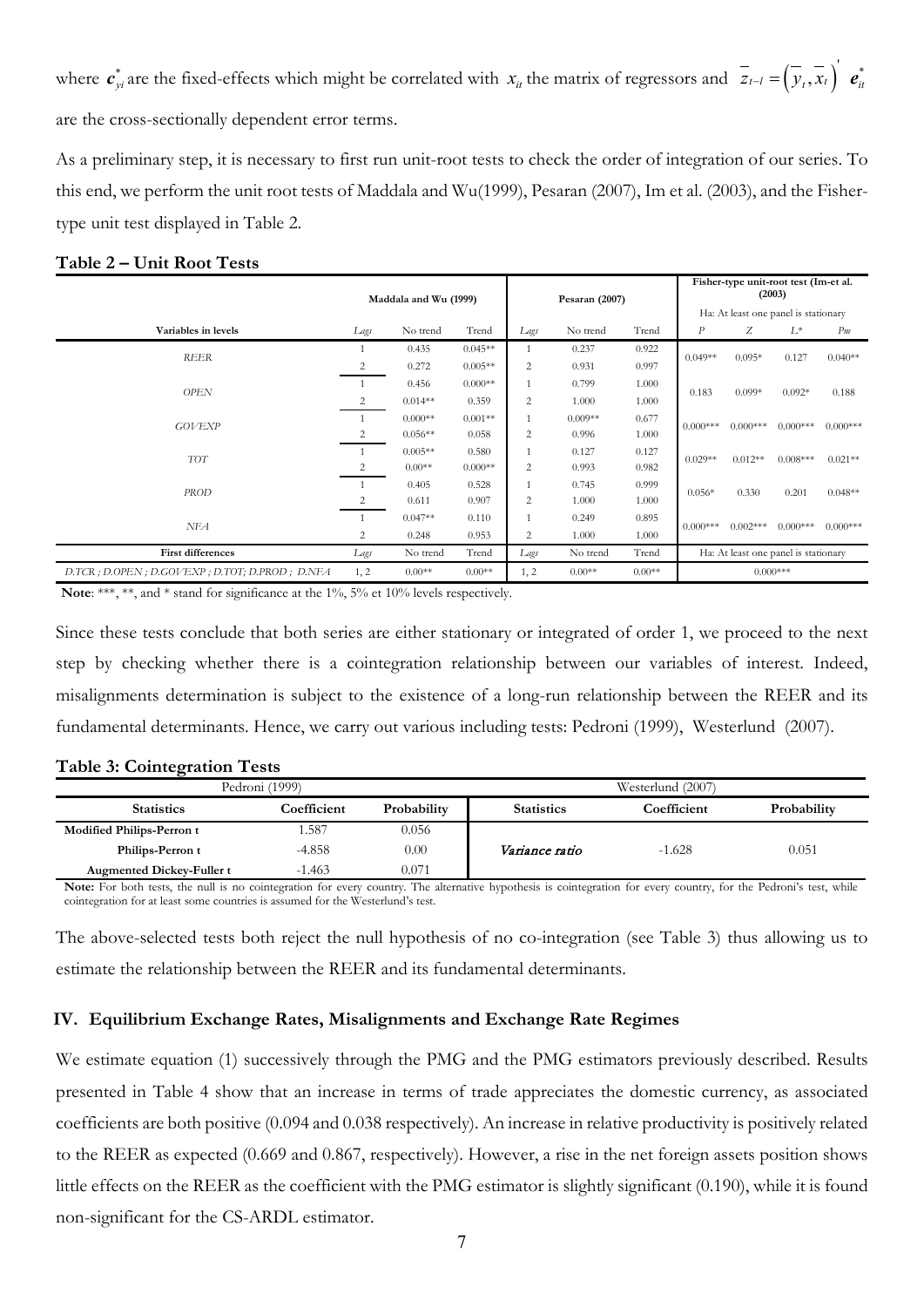**Table 4: Estimated Long-Term Relationship**

| <b>Dependent Variable REER</b>               | <b>PMG</b>           | <b>CS-ARDL</b>     |
|----------------------------------------------|----------------------|--------------------|
| <b>Error Correction Term</b>                 | $-0.172***$          | $-0.166***$        |
|                                              | (0.031)              | (0.026)            |
| <b>Terms of Trade</b>                        | $0.226**$            | $0.038*$           |
|                                              | (0.076)              | (0.023)            |
| <b>Relative Productivity</b>                 | $0.458***$           | $0.867*$           |
|                                              | (0.049)              | (0.454)            |
| <b>Net Foreign Assets</b>                    | 0.222                | $-14.31$           |
|                                              | (0.113)              | (14.30)            |
| Intercept                                    | $0.736***$           | $0.369***$         |
|                                              | (0.117)              | (0.008)            |
| Pesaran (2015) test for weak cross-sectional | $CD = 6.20$          | $CD = 1.10$        |
| dependence $(H0)$                            | $p$ -value = $0.000$ | $p$ -value = 0.272 |
| Number of observations                       | 888                  | 870                |

Note: \*\*\*, \*\*, and \* stand for significance at the 1%, 5% et 10% levels respectively. Standard errors are in brackets. Short-term dynamics are not displayed in this table since we are only interested in the long-term relationship.

Based on these results, equilibrium exchange rates are computed based on the following formula:

$$
\widetilde{y} = \mathbf{X}.\psi + \mu \tag{4}
$$

where  $\tilde{y}$  stands for the equilibrium exchange rate,  $\psi = -\phi_i \cdot \beta_i$ , and  $\mu$  is the constant, as described in equations (2) and (3). These equilibrium exchange rates are depicted for each country in Figure 1, for comparison purposes. As both measures of the equilibrium exchange rate display similar paths, we proceed further by computing and comparing real exchange rate misalignments.

#### **Figure 1 – Real Exchange Rate Misalignments**



**Note:** Author's construction.

From the previous estimate we derive two measures of real exchange rate misalignments noted  $\epsilon_{PMG}$  and  $\epsilon_{CS-ARDL}$ , calculated as follows:

$$
\varepsilon_k = y - \tilde{y}_k \qquad \text{with } k = PMG; CS - ARDL \tag{5}
$$

We are interested in comparing the extent of misalignments according to the types of exchange rate arrangements defined by "Coarse Classification" of Ilzetzki et al. (2017) and summarized in Table 5. Precisely, the fixed exchange rate regime is considered as the reference and compared to both intermediate and flexible regimes using a mean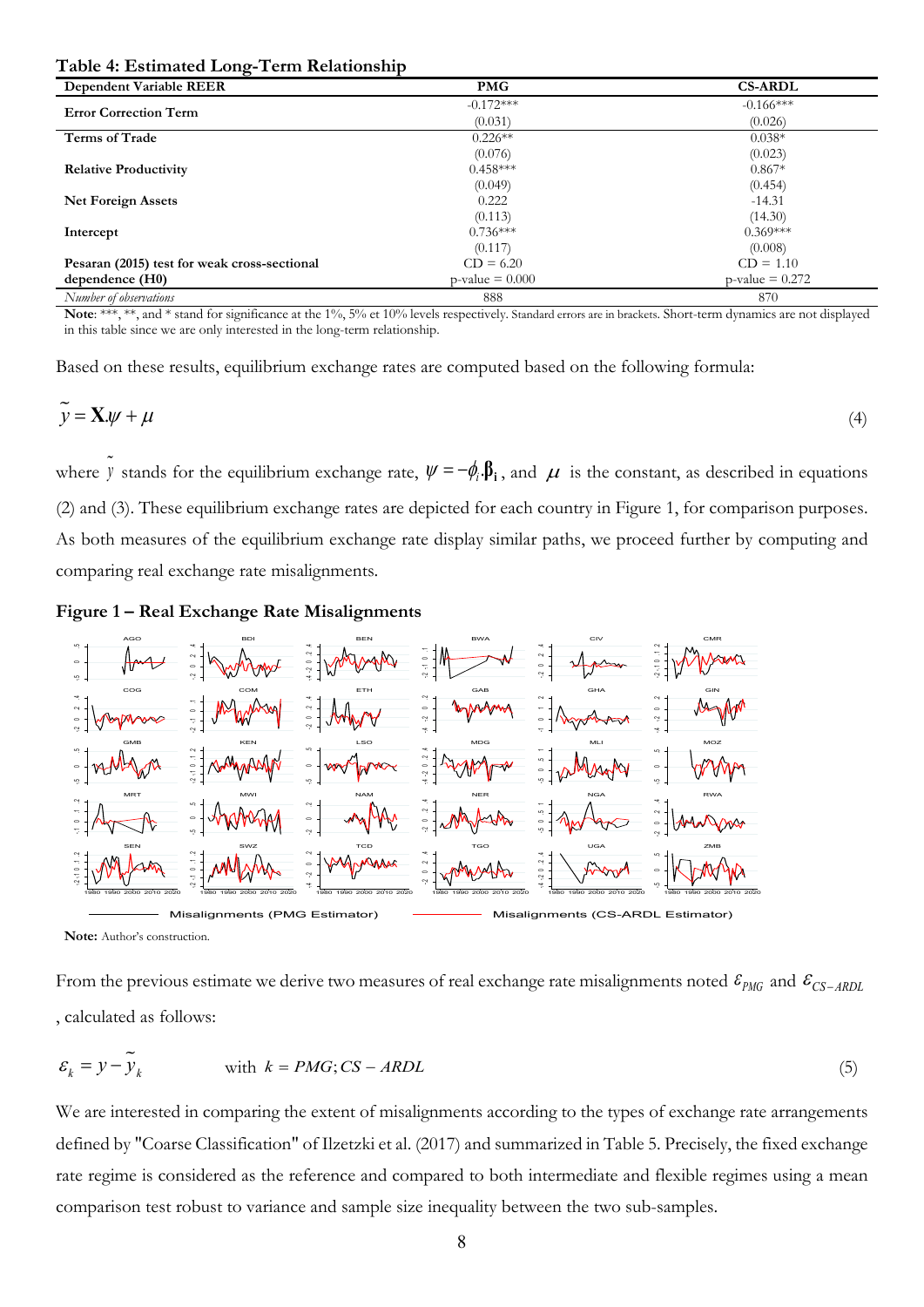| Table 5 - Coarse Classification of Exchange Rates |  |  |  |
|---------------------------------------------------|--|--|--|
|---------------------------------------------------|--|--|--|

| "Coarse" categories         | "Fine" categories | <b>Exchange Rate Arrangements</b>                                                              |
|-----------------------------|-------------------|------------------------------------------------------------------------------------------------|
|                             |                   | No separate legal tender                                                                       |
| <b>Fixed Regimes</b>        |                   | Pre-announced peg or currency board arrangement                                                |
|                             |                   | Pre-announced horizontal band that is narrower than or equal to $+/-2\%$                       |
|                             |                   | De facto peg                                                                                   |
|                             |                   | Pre-announced crawling peg                                                                     |
|                             |                   | Pre-announced crawling band that is narrower than or equal to $+/-2\%$                         |
|                             |                   | De factor crawling peg                                                                         |
| <b>Intermediate Regimes</b> |                   | De facto crawling band that is narrower than or equal to $+/-2\%$                              |
|                             |                   | Pre-announced crawling band that is wider than or equal to $+/-2\%$                            |
|                             |                   | De facto crawling band that is narrower than or equal to $+/-5\%$                              |
|                             | 3                 | Moving band that is narrower than or equal to $+/-2\%$ (i.e., allows for both appreciation and |
|                             |                   | depreciation over time)                                                                        |
|                             |                   | Managed floating                                                                               |
| <b>Flexible Regimes</b>     |                   | Freely floating                                                                                |
|                             |                   | Freely falling                                                                                 |

**Source:** Ilzetzki et al. (2017)

It appears in Table 6 that fixed regimes are not more misaligned than their intermediate and flexible counterparts, irrespective of the misalignment's measure. Indeed, columns (3) and (6) reveal that the average difference between the absolute value of misalignments in fixed regimes and that of intermediate and flexible regimes is not significantly higher than zero. Moreover, from columns (2) and (5) it appears that this difference is instead lower than zero, indicating that for the countries under study, fixed regimes are, on average, less misaligned than other types of arrangements.

#### **Table 6 - Mean Comparison Test on Absolute Average Values of Misalignments**

|                             |                  | $ \mathcal{E}_{PMG} $ |       |                  | $ \mathcal{E}_{CS-ARDL} $ |       |
|-----------------------------|------------------|-----------------------|-------|------------------|---------------------------|-------|
|                             |                  |                       |       |                  |                           | (6)   |
| Fixed vs both Intermediates | Diff<br>$\neq 0$ | Diff<br>< 0           | Diff  | Diff<br>$\neq 0$ | Diff<br>$\lt$ (           | Diff  |
| and Flexibles               | $0.000***$       | $0.000***$            | 1.000 | $0.000***$       | $0.000***$                | 0.999 |

Note: \*\*\* stands for significance at the 1% level. *Diff* is the difference between the average absolute value of misalignments in fixed regimes and alternatives arrangements (intermediates and flexibles). The null hypothesis is no difference in average between the compared sub-samples. P-values of the alternative hypothesis are reported in the table. The test is adjusted to account for unequal variances and unequal sample sizes between the sub-samples as well.

#### **V. Role of Economic Integration and Democracy**

As previous results suggest that there is no significant difference between average absolute misalignments in fixed regimes and alternative arrangements, we are now interested in the reasons for such effects. Therefore, we explicitly test our central hypothesis that real exchange rate misalignments should vary according to the type of exchange rate regime, as a result of various levels of economic integration and democracy, by specifying the following equation:

$$
\left|\varepsilon_{k}\right|_{it} = \beta_{1j}.\text{Reg}_{-j,it} + \beta_{2}.\text{Level\_TNIA}_{it} + \beta_{3j}\text{Reg}_{-j,it} * \text{Level\_TNIA}_{it} + \lambda + \mu_{i} + \nu_{it}
$$
(6)

where  $|\varepsilon_k|$  is the absolute value of the misalignment index;  $k = PMG$ , CS-ARDL;  $\lambda$  is the intercept representing the value of the reference category;  $\mu_i$  is the regional fixed-effects term representing the membership to one regional economic community (EMCCA, COMESA, WAEMU, SADC), and  $_{V_{ij}}$  is the residual term.

Reg is the type of exchange rate regime as defined in table 5;  $j = Intermediates, Flexibles$ . These two categories of exchange rate regimes are compared to the fixed exchange rate regime represented by the constant in the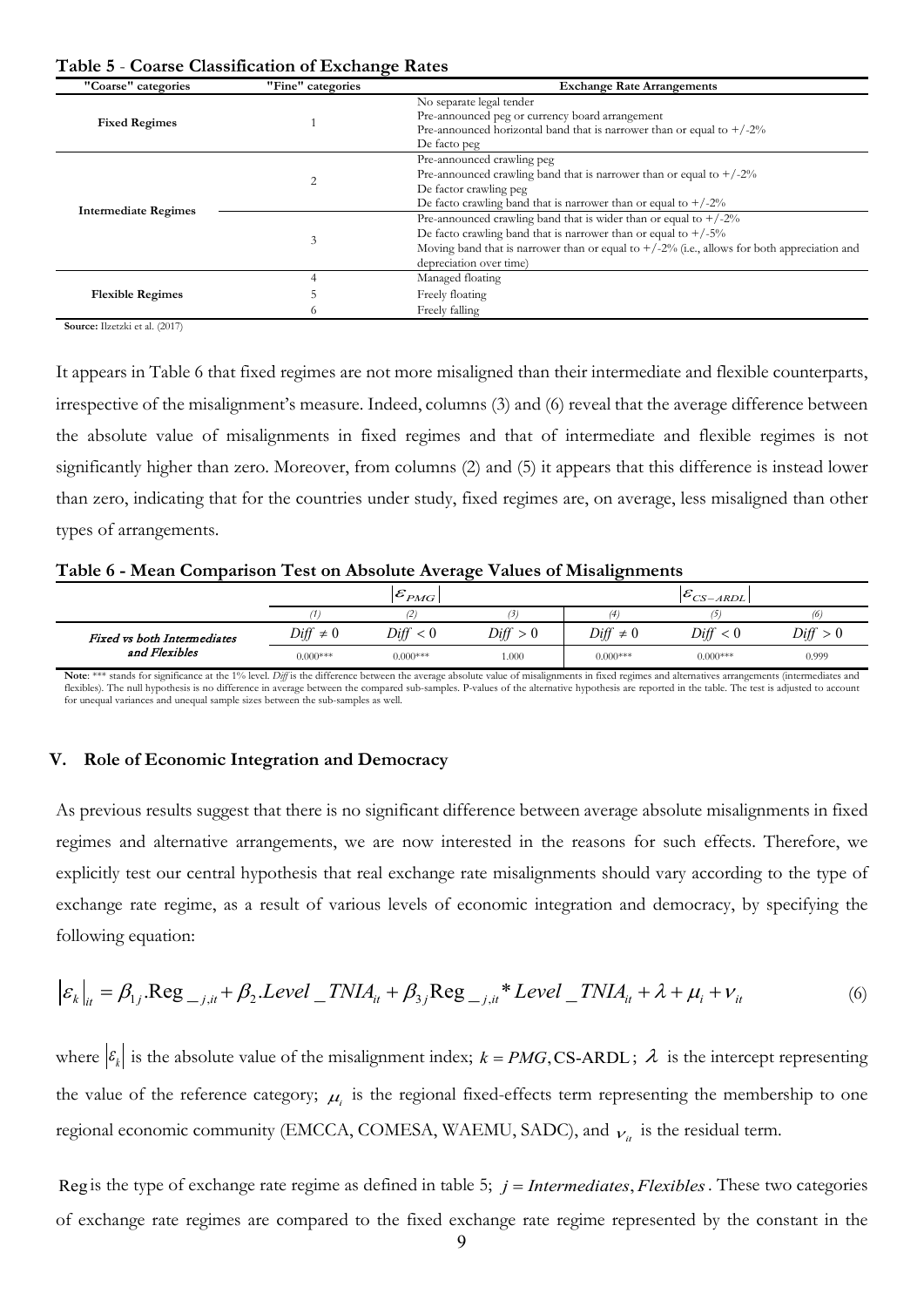equation. The latter should be associated with the appreciation of the domestic currency and greater misalignments, all other things being equal. Indeed, within a fixed exchange rate regime, the domestic currency would gradually appreciate as long as domestic inflation is higher than in the country of the anchor currency (Coudert and Couharde, 2009; Goldfajn and Valdes, 1999). In this context, the domestic currency appreciation may end in currency overvaluation as it was already the case for the franc zone in 1994, or in Argentina in (2001, 2014), to name but a few. Hence, an increase in the REER is expected to result in increasing misalignments in the sense of an overvaluation.

*TNIA* is a count variable indicating the total number of bilateral investment agreements linking specific countries with their key partners. These include African countries, the United States, China, France, the European Union, and the OECD. We expect an increase in this variable to generate real appreciation of the local currency through capital inflows, in a balance of payments perspective. Based on this, *Level TNIA* is a categorical variable clustering the observations of *TNIA* into four categories according to its quartiles. Expressly, detailed summary statistics indicated that the first, second and third quartiles are 5, 9 and 15, respectively. Therefore, the first defined category (considered as the reference one) includes countries part of 0 to 4 bilateral investment agreements (  $TNIA \in [0,5]$ ), and the last group contains countries with more than 15 bilateral investment agreements (  $T N I A \in [15, +\infty[$ ).

We further distinguish countries according to their level of democracy. The index for the level of democracy is the so-called POLITY2 variable from the Center for Systemic Peace. It ranks countries from the most democratic (score between 6 and 10), to the least democratic (score between -10 and -6), with an intermediate group called "anocracies,"<sup>[9](#page-11-0)</sup> which are nearly democratic (score between 1 and 5) or whose regimes are still relatively authoritarian (score between -5 and 0). Theoretically, a country might prefer fixed exchange rate regimes to compensate for the lack of transparency in the political framework, since clarity of monetary policy and political transparency may be considered as substitutes (Broz, 2002). However, democracy has also been found negatively correlated with exchange rate volatility, particularly in emerging economies (Freeman et al., 2000; Hays et al., 2003), hence suggesting an inverse relationship between democratization and REER misalignments (Raymond et al., 2017). Consequently, we expect outcomes in terms of misalignments to vary according to the type of political regime.

|  |  |  |  | Table 7 - Exchange Rate Regimes, Misalignments and Economic Integration |  |  |
|--|--|--|--|-------------------------------------------------------------------------|--|--|
|--|--|--|--|-------------------------------------------------------------------------|--|--|

|                                     | Misalignments (PMG)                     |                                         | Misalignments (CS-ARDL)                 |                                         |
|-------------------------------------|-----------------------------------------|-----------------------------------------|-----------------------------------------|-----------------------------------------|
|                                     | Democratic and Relatively<br>Democratic | Autocratic and Relatively<br>Autocratic | Democratic and Relatively<br>Democratic | Autocratic and Relatively<br>Autocratic |
|                                     |                                         | <b>Exchange Rate Regimes</b>            |                                         |                                         |
| Crawling Peg and bands              | 0.028                                   | $0.064**$                               | 0.015                                   | $-0.003$                                |
| Managed Floating and crawling bands | (0.017)<br>$0.146***$<br>(0.026)        | (0.027)<br>$0.059***$<br>(0.022)        | (0.010)<br>$0.093***$<br>(0.015)        | (0.011)<br>$0.039***$<br>(0.009)        |
| <b>Freely Floating</b>              | $0.150***$                              | $0.206***$                              | 0.002                                   | $0.073***$                              |

<span id="page-11-0"></span><sup>9</sup> The Center for Systemic Peace's 2017 report states on page 30 that anocracies are only an intermediate category and not a separate form of governance.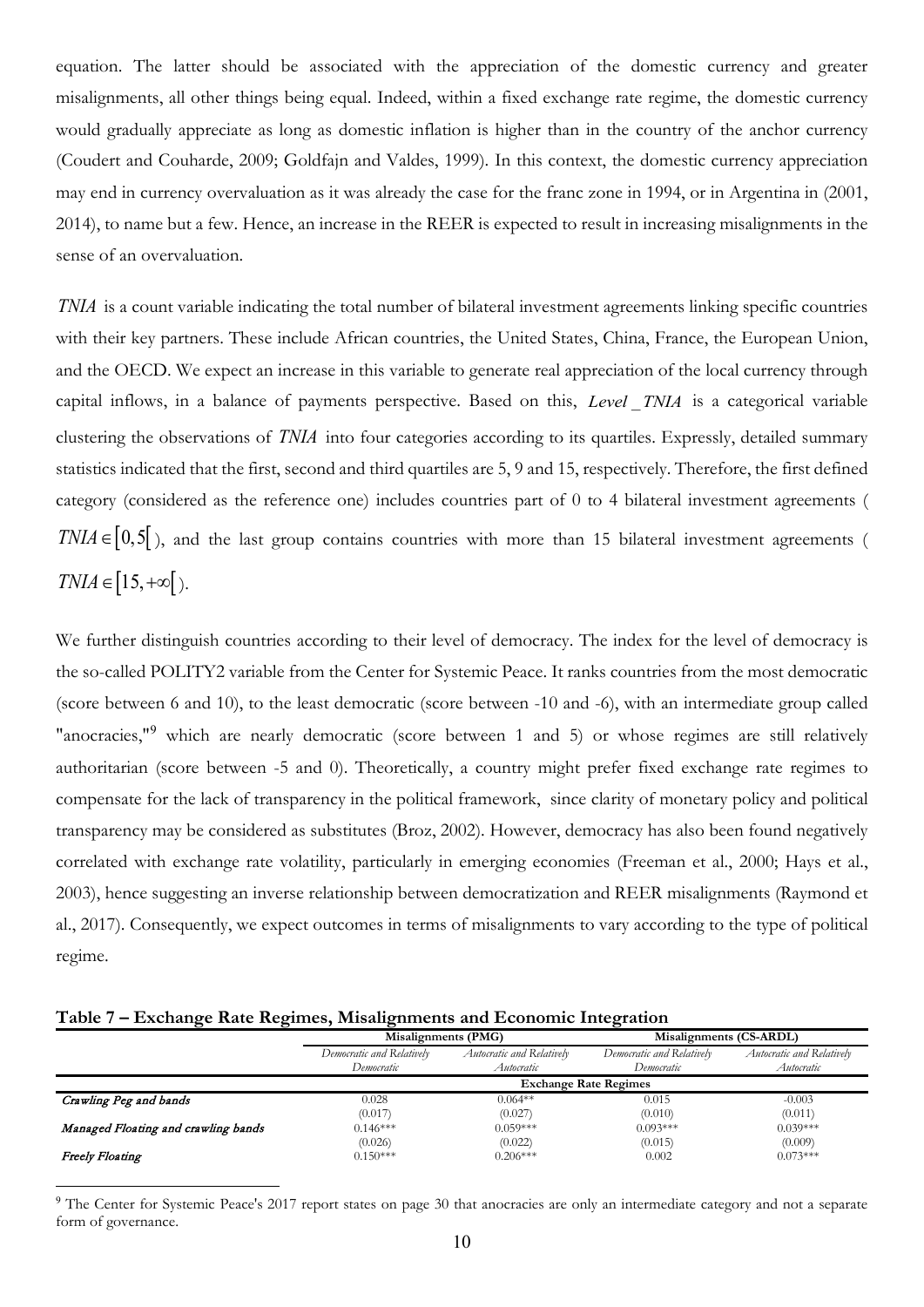|                                          | (0.036)     | (0.032)                                                | (0.021)                                      | (0.012)     |
|------------------------------------------|-------------|--------------------------------------------------------|----------------------------------------------|-------------|
| <b>Freely Falling</b>                    | $0.157***$  | $0.131***$                                             | $0.219***$                                   | $-0.019*$   |
|                                          | (0.036)     | (0.030)                                                | (0.021)                                      | (0.011)     |
| Dual Market                              | 0.021       |                                                        | 0.010                                        |             |
|                                          | (0.040)     |                                                        | (0.032)                                      |             |
|                                          |             |                                                        | Total Number of Investment Agreements (TNIA) |             |
| TNIA [59]                                | $0.156***$  | $-0.038**$                                             | 0.011                                        | $-0.003$    |
|                                          | (0.015)     | (0.017)                                                | (0.009)                                      | (0.007)     |
| TNIA [9 15[                              | 0.002       | 0.029                                                  | 0.009                                        | $-0.011$    |
|                                          | (0.029)     | (0.018)                                                | (0.017)                                      | (0.008)     |
| TNIA > 15                                | 0.031       | $0.043**$                                              | 0.005                                        | 0.014       |
|                                          | (0.020)     | (0.021)                                                | (0.011)                                      | (0.008)     |
|                                          |             | <b>Exchange Rate Regimes and Investment Agreements</b> |                                              |             |
| Crawling Peg and bands # TNIA [5 9]      | $-0.207***$ | 0.001                                                  | 0.011                                        | 0.006       |
|                                          | (0.032)     | (0.033)                                                | (0.018)                                      | (0.013)     |
| Crawling Peg and bands # TNIA [9 15]     | 0.022       | $-0.061*$                                              | 0.020                                        | 0.004       |
|                                          | (0.044)     | (0.033)                                                | (0.026)                                      | (0.013)     |
| Crawling Peg and bands $\# T N I A > 15$ | 0.003       |                                                        | $-0.043**$                                   |             |
|                                          | (0.030)     |                                                        | (0.015)                                      |             |
| Managed Floating and crawling bands #    | $-0.154***$ | 0.015                                                  | $0.035*$                                     | $-0.027*$   |
| <b>TNIA</b> [59]                         |             |                                                        |                                              |             |
|                                          | (0.034)     | (0.037)                                                | (0.019)                                      | (0.015)     |
| Managed Floating and crawling bands #    | $-0.119***$ | 0.030                                                  | $-0.089***$                                  | $-0.038***$ |
| TNIA [9 15]                              |             |                                                        |                                              |             |
| Managed Floating and crawling bands #    | (0.044)     | (0.029)                                                | (0.026)                                      | (0.012)     |
| TNIA > 15                                | 0.028       | 0.020                                                  | $-0.050**$                                   | $-0.060***$ |
|                                          | (0.036)     | (0.036)                                                | (0.021)                                      | (0.014)     |
| Freely Falling # TNIA [5 9[              | $-0.106**$  | 0.022                                                  | $-0.146***$                                  | 0.016       |
|                                          | (0.043)     | (0.052)                                                | (0.026)                                      | (0.021)     |
| Freely Falling # TNIA [9 15]             | 0.026       | $0.162*$                                               | $-0.169***$                                  |             |
|                                          | (0.065)     | (0.098)                                                | (0.041)                                      |             |
| Freely Falling $\# T N I A > 15$         | $-0.107**$  | $0.196***$                                             | $-0.150***$                                  | $0.053***$  |
|                                          | (0.047)     | (0.042)                                                | (0.027)                                      | (0.017)     |
| Freely Floating # TNIA $>15$             |             | 0.070                                                  |                                              | $0.043**$   |
|                                          |             | (0.053)                                                |                                              | (0.020)     |
|                                          |             | Regional Trade Agreements (Regional Fixed-Effects)     |                                              |             |
| <b>EMCCA</b>                             | $-0.070**$  | 0.009                                                  | 0.004                                        | 0.004       |
|                                          | (0.031)     | (0.023)                                                | (0.018)                                      | (0.009)     |
| <b>COMESA</b>                            | 0.012       | 0.001                                                  | $-0.022**$                                   | $-0.008$    |
|                                          | (0.015)     | (0.016)                                                | (0.009)                                      | (0.006)     |
| <b>WAEMU</b>                             | $-0.045***$ | $0.065***$                                             | $-0.022**$                                   | $-0.004$    |
|                                          | (0.017)     | (0.019)                                                | (0.010)                                      | (0.007)     |
| <b>SADC</b>                              | $-0.077***$ | 0.019                                                  | $-0.035***$                                  | $-0.010$    |
|                                          | (0.015)     | (0.019)                                                | (0.009)                                      | (0.007)     |
| Constant                                 | $0.081***$  | $0.059***$                                             | $0.032***$                                   | $0.030***$  |
|                                          | (0.013)     | (0.016)                                                | (0.007)                                      | (0.006)     |
| <b>Observations</b>                      | 390         | 558                                                    | 370                                          | 494         |
| R-squared                                | 0.486       | 0.474                                                  | 0.476                                        | 0.548       |
| F Statistics                             | 17          | 24                                                     | 15                                           | 11.87       |
| F Probability                            | 0.00        | 0.00                                                   | 0.00                                         | 0.00        |

**Note:** \*\*\*, and \* stand for significance at the 1%, 5% et 10% levels respectively. Standard errors are in brackets.

The results presented in Table 7 are analyzed per block as follows. First, intermediate and flexible regimes are either more misaligned or not different than fixed exchange rate regimes, regardless of the level of democracy. Indeed, for democratic and relatively democratic countries, managed floating and crawling bands, freely floating and freely falling regimes are significantly more misaligned than their fixed counterparts (by 0.146, 0.150, and 0.167 respectively for the PMG-derived misalignment index; by 0.093 and 0.219 respectively for the ARDLderived index). As for autocratic and relatively autocratic countries, crawling pegs and managed floating bands and crawling bands, freely floating and freely falling regimes are systematically more misaligned than fixed regimes (by 0.064, 0.059, 0.0206 and 0.131 respectively for the PMG-derived misalignment index; by 0.039, and 0.073 respectively for the ARDL-derived index). Second, we find mixed evidence of the benefit of bilateral investment agreement in limiting misalignments other things being equal, as coefficients associated to bilateral investment agreement levels (TNIA) are almost all non-significant or even slightly significant.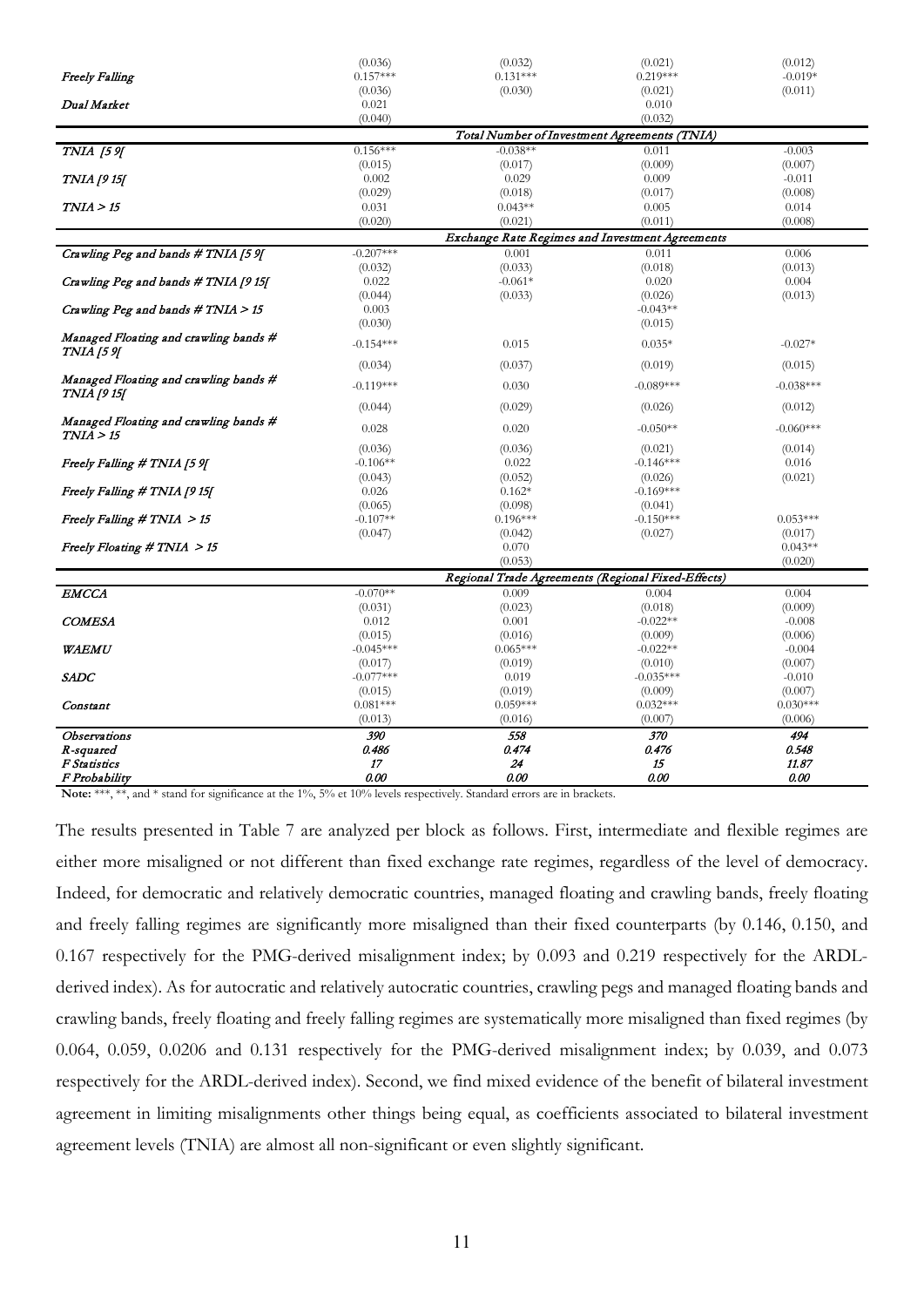Nonetheless, the third part of the table interestingly shows the benefit of democracy and economic integration (bilateral investment agreements) in limiting misalignments for countries experiencing intermediate and flexible regimes. Specifically, for both index of misalignments, crawling pegs and bands, managed floating and crawling bands, and freely falling regimes are associated with negative coefficients, when combined with various levels of investment agreements. Regarding autocratic and relatively autocratic countries, coefficients related to interaction terms are almost all non-significant for the PMG-derived index, while only those referring to managed floating and crawling bands are found to be negative and significant for the ARDL-derived index. Finally, the fixed regional effects appear significant and negative only when considering democratic and relatively democratic countries, hence highlighting the benefit arising from the membership of regional economic communities for democratic countries.

Overall, these results fit in with the idea that democratic institutions improve the effectiveness of economic policy in the face of external shocks (Raymond et al., 2017). Hence, we show that the fixed exchange rate regime itself does not generate more misalignments in the countries studied, contrary to what has been suggested previously in the literature (see Dubas (2009); Coudert and Couharde (2009), as institutional quality and economic ties with foreign partners critically matter in explaining these misalignments.

#### **VI. Robustness Analysis**

 $\sqrt{ }$ 

To check for the robustness of the above analysis, we now compute another index for exchange rate misalignments, relying on the Dynamic Common Correlated Effects estimator (Chudik and Pesaran, 2015). The latter aims at estimating ARDL panel data models characterized by both the weak exogeneity of regressors, likely serial correlation between the unobserved common factors, and correlation between these unobserved factors and some regressors. These aspects are critical in the African case, considering that countries are likely to be affected in the same extent by global economy developments such as terms of trade or commodity prices shocks, which could then be reflected simultaneously by both changes in total trade, the net foreign assets position and the relative productivity in the open sector. With respect to this approach, we calculate the long-run equilibrium real exchange rate as follows:

$$
\begin{cases}\n\text{reer}_{it} = c_{yi} + \phi \text{reer}_{i, t-1} + \beta_{0i}^{'} x_{it} + \beta_{1i}^{'} x_{i, t-1} + u_{it} \\
u_{it} = \gamma_{i}^{'} f_{t} + \varepsilon_{it} & \text{for } i = 1, 2, \dots, 31 \text{ and } t = 1980, \dots, 2016 \quad (7) \\
\omega_{it} = \begin{pmatrix} x_{it} \\ g_{it} \end{pmatrix} = c_{\omega i} + \alpha_{i} \text{reer}_{i, t-1} + \Gamma_{i}^{'} f_{t} + v_{it}\n\end{cases}
$$

where  $reer_i$  is the real effective exchange rate;  $c_{vi}$  and  $c_{ci}$  stands for individual fixed effects;  $x_i$  and  $g_i$  are vectors of regressors respectively specific to unit *i* at time  $t$  and to the overall unit  $i$ ;  $f$  is a vector of unobserved common factors;  $\varepsilon_{ii}$  is the vector of idiosyncratic errors and  $\omega_{ii}$  is a vector of regressors allowing to distinguish between weakly and strictly exogenous regressors  $(\alpha_i = 0)$ , but also accounting for serial correlation with the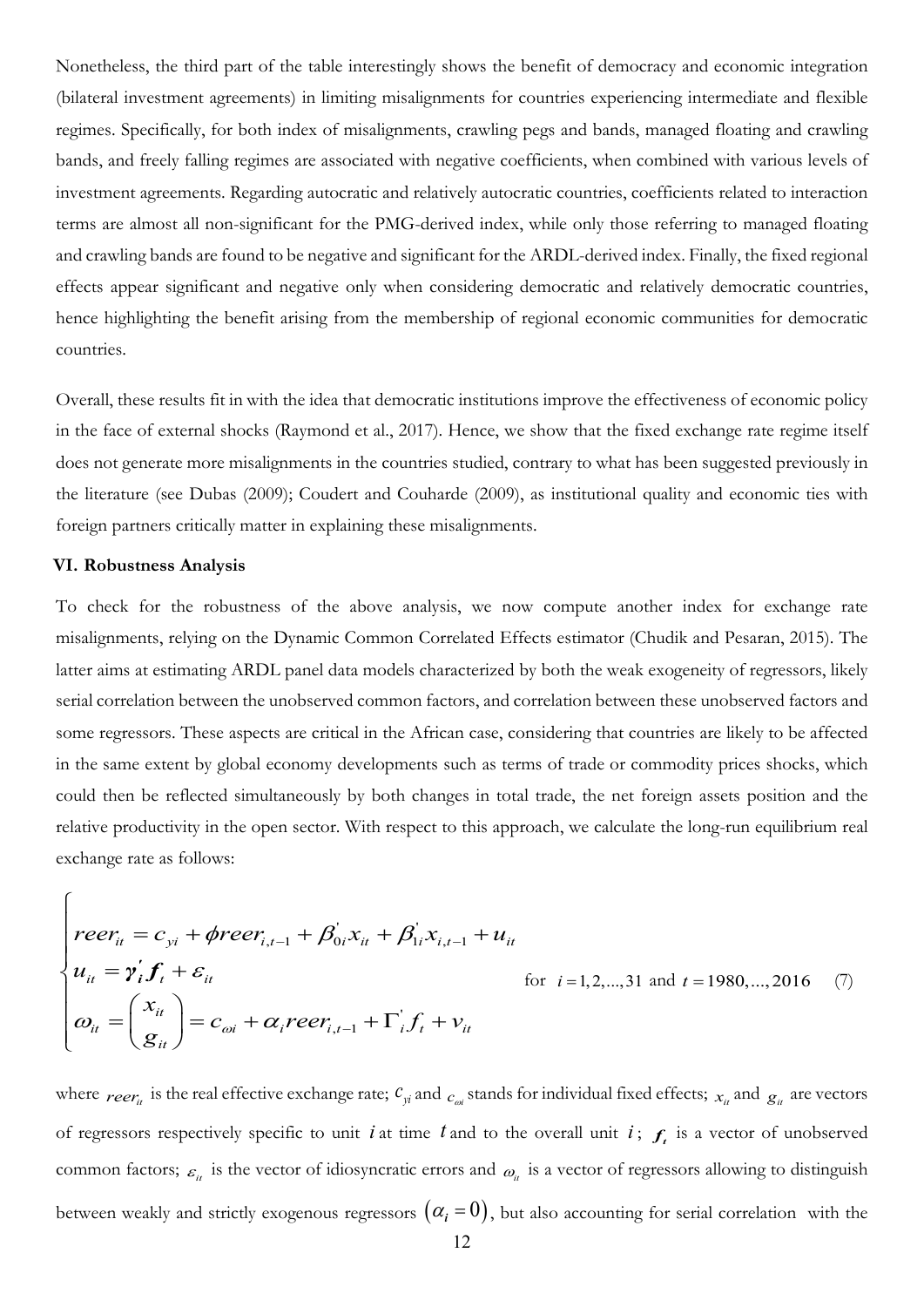unobserved common factors. Variables included in  $\omega$ <sub>*i*</sub> are terms of trade, relative productivity in the open sector,

the net foreign assets position, the openness degree of the economy and government expenditures.

| <b>VARIABLES</b>                                             | <b>DYNAMIC CCE</b>                 |  |
|--------------------------------------------------------------|------------------------------------|--|
| <b>Error Correction term</b>                                 | $-0.431***$                        |  |
|                                                              | (0.056)                            |  |
| Terms of Trade                                               | $-0.098$                           |  |
|                                                              | (0.218)                            |  |
| <b>Relative Productivity</b>                                 | 0.044                              |  |
|                                                              | (0.126)                            |  |
| Net Foreign Assets                                           | $-22.795$                          |  |
|                                                              | (22.797)                           |  |
| Openness Degree of the Economy                               | $-0.198***$                        |  |
|                                                              | (0.058)                            |  |
| Government Expenditure                                       | $0.193***$                         |  |
|                                                              | (0.055)                            |  |
| Intercept                                                    | 2.296***                           |  |
|                                                              | (0.683)                            |  |
| <b>Observations</b>                                          | 835                                |  |
| R <sub>2</sub>                                               | 0.501                              |  |
| Pesaran (2015) test for weak cross-sectional dependence (H0) | $CD = -1.088$<br>$P-value = 0.277$ |  |

Note: \*\*\*, \*\*, and \* stand for significance at the 1%, 5% et 10% levels respectively. Standard errors are in brackets. Short-term dynamics are not displayed in this table since we are only interested in the long-term relationship.

Results presented in table 8 are consistent with those in table 4 and theory as well since we find no stable relationship between real effective exchange rates and terms of trade, relative productivity, and net foreign assets successively. However, an increasing degree of openness of the economy is found to depreciate domestic currencies (Dufrénot and Yehoue, 2005; Candelon et al., 2007) and government expenditures instead appreciate the latter (0.193), provided that these expenditures mainly increase the demand for non-tradable goods, thus increasing their prices (Coulibaly and Gnimassoun, 2013; Mongardini and Rayner, 2009). Based on these results, real exchange rate misalignments are computed as described in equation (5) and compared with those obtained from the CS-ARDL estimator. As shown in Figure 2, accounting for both cross-sectional dependence and unobserved common factors induces significant differences in some cases such as in Botswana, Malawi, Chad or Togo.

**Figure 2 – Real Exchange Rate Misalignments: Alternative Estimator**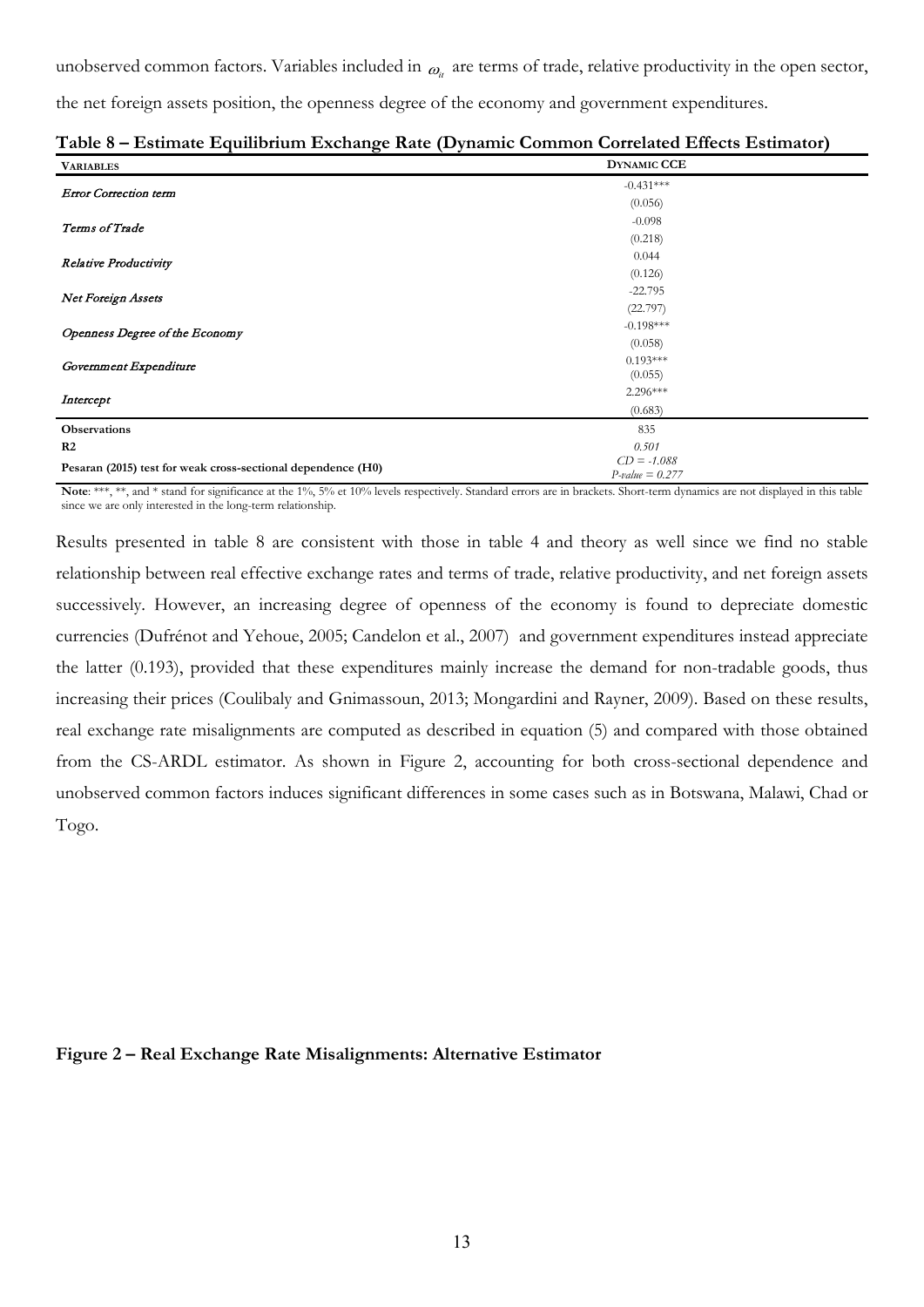

**Note:** Author's construction

In this context, it is even more critical to check whether previous results are robust to such variations. Therefore, we assess the misalignments' effects of economic integration according to the previously described levels of democracy. Specifically, we distinguish democratic and relatively democratic countries from autocratic and relatively autocratic countries, and estimate the following equation for each group:

$$
\left|\varepsilon\right|_{it} = \beta_{1j} \text{.Reg}_{j,it} + \alpha_1 \text{.TNIA}_{it}^k + \beta_{2j} \text{.Reg}_{j,it} * \text{TNIA}_{it} + \alpha_2 \text{.X}_{it} + \gamma_h \text{ Regional}_{\text{.} \text{A} \text{green} k} + \nu_{it}
$$
\n
$$
\tag{12}
$$

where variables are defined as previously, but  $TNIA^k_i$  is the number of bilateral investment agreements with one of the key foreign partners denoted *k= China, USA, European Union, Subregiona* { *l Partner, African Partner*}; *Regional Agree<sub>h</sub>* represents the regional economic community *h* to which each country *i* belongs. Finally,  $X_{ii}$ is a matrix of control variables that accounts for both the domestic macroeconomic environment and developments in major economies, as these are likely to affect African countries exporting oil and commodities abroad. More specifically, we consider:

- the US output gap as a measure of the global economic cycle. Indeed, when the U.S. output gap is positive, the global economy is expected to expand as well. Then, tradable goods prices rise due to the rising demand in global markets, hence resulting in a sustainable RER depreciation and misalignments in small developing economies, all other things being equal;

- intra-annual volatility of OECD producer price index as a proxy for the volatility of the tradable goods' prices in world markets. This proxy is obtained by computing the standard deviation of OECD producer price index over the 4 quarters of each year between 1980 and 2015. The underlying assumption is that volatility in international markets is an additional cost to small economies, as they impact terms of trade and translate in higher misalignments.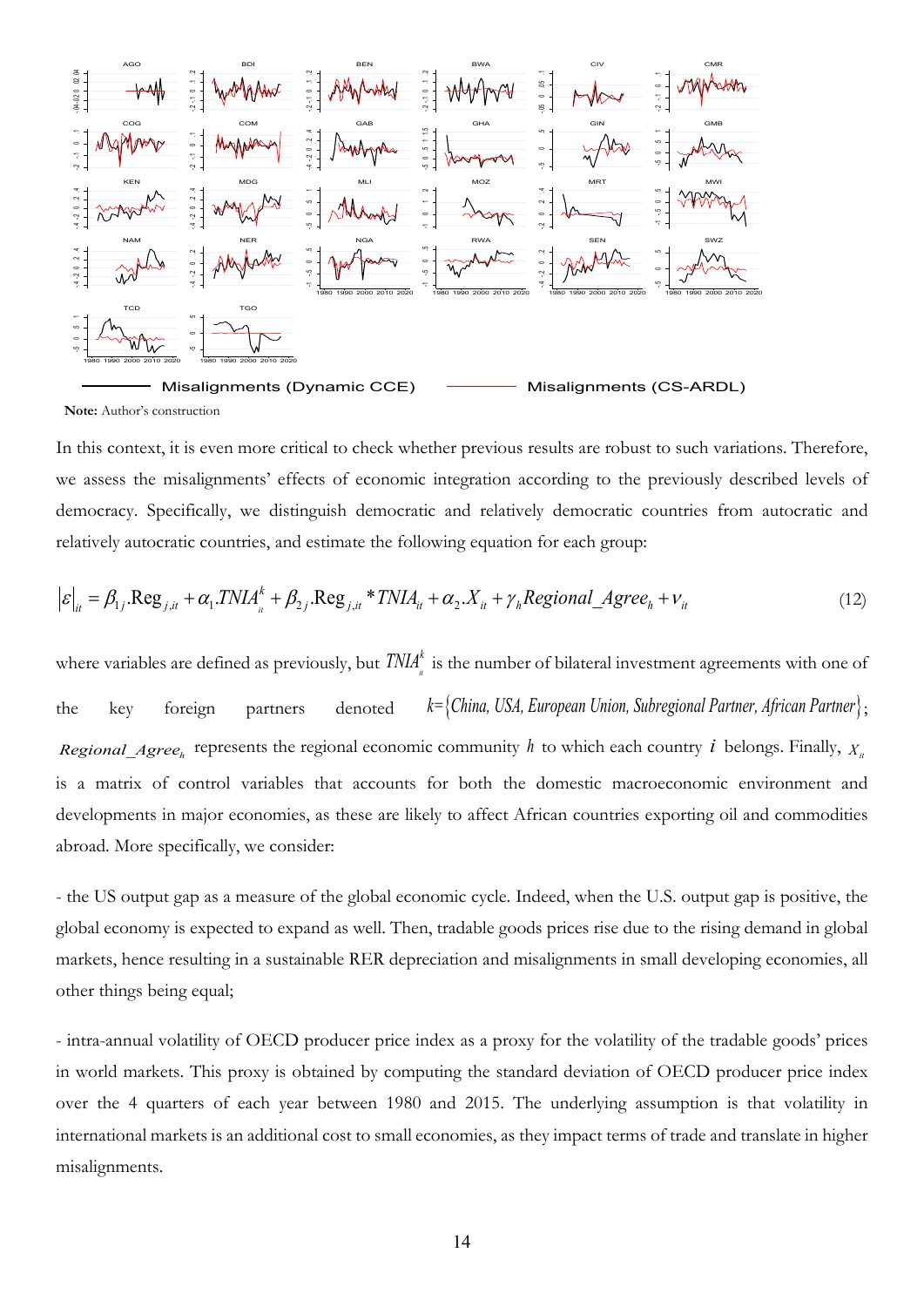- financial development*,* measured as the share of the money in circulation (M2) over GDP, as it is supposed to help to stabilize exchange rates by limiting the harmful effects of speculation (Dubas, 2009), but recent experience has instead shown that financial development could enhance speculative practices and trigger exchange rate instability. Therefore, we assume that financial development should have a positive effect on exchange rate misalignments.

Estimates' results for the case of democratic countries are presented in Table 9. In line with those in Table 7, fixed regimes are not more misaligned than alternative arrangements, except when compared with crawling pegs and bands. In this case, associated coefficients are almost all negative and significant at the 5% percent level (-0.032, - 0.036, -0.47 and -0.068 respectively). Interestingly, looking at the interactions, we find mixed evidence of the benefit of alternative arrangements over the fixed regime, although intermediate regimes outperform their fixed counterparts in terms of limiting misalignments when agreements with China and African partners are considered. Moreover, considering the total number of bilateral investment agreements, managed floating and crawling bands significantly perform better than fixed regimes (-0.07). Similarly, countries that are members of EMCCA and WAEMU seem not to be more misaligned as a result of higher economic integration, mainly because of the currency union which involves exchange rate stability. Meanwhile, countries belonging to the SADC appear to be more misaligned, mainly on account of foreign exchange shortages and higher premiums in the parallel markets in some countries such as Angola. Finally, control variables appear with expected signs and significance in most of the specifications, as the US output gap reduces the extent of misalignments, while production volatility and financial development significantly increase the magnitude of misalignments.

|                                                   | <b>TNIA</b> with<br>China         | <b>TNIA</b> with<br>the US       | <b>TNIA</b> with one<br>country of the EU | TNIA with at least one<br><b>Sub Regional Neighbor</b>    | TNIA with at least<br>one African Countries | <b>TNIA Global</b>          |
|---------------------------------------------------|-----------------------------------|----------------------------------|-------------------------------------------|-----------------------------------------------------------|---------------------------------------------|-----------------------------|
|                                                   |                                   |                                  |                                           | <b>Exchange Rate Regimes</b>                              |                                             |                             |
| Crawling Peg and bands                            | 0.006<br>(0.020)                  | $-0.032*$<br>(0.018)             | $-0.036**$<br>(0.017)                     | $-0.047***$<br>(0.018)                                    | 0.022<br>(0.019)                            | $-0.068**$<br>(0.026)       |
| Managed Floating and crawling<br>bands            | $0.121***$                        | $0.073***$                       | $0.072***$                                | $0.093***$                                                | $0.153***$                                  | $0.165***$                  |
|                                                   | (0.020)                           | (0.021)                          | (0.019)                                   | (0.024)                                                   | (0.027)                                     | (0.040)                     |
| <b>Freely Floating</b>                            | 0.000                             | 0.065                            | 0.065                                     | 0.077                                                     | $0.105*$                                    | $0.117**$                   |
|                                                   | (0.049)                           | (0.051)                          | (0.049)                                   | (0.051)                                                   | (0.056)                                     | (0.054)                     |
| <b>Freely Falling</b>                             | $0.487***$                        | 0.019                            | 0.018                                     | $0.080**$                                                 | 0.062                                       | 0.067                       |
|                                                   | (0.031)                           | (0.034)                          | (0.028)                                   | (0.035)                                                   | (0.044)                                     | (0.060)                     |
| Dual Market                                       | $0.383***$                        | $0.398***$                       | $0.438***$                                | $0.454***$                                                | $0.482***$                                  | $0.466***$                  |
|                                                   | (0.060)                           | (0.063)                          | (0.061)                                   | (0.064)                                                   | (0.066)                                     | (0.065)                     |
|                                                   |                                   |                                  |                                           | Bilateral Investment Agreements and Exchange Rate Regimes |                                             |                             |
| <b>Trade Bilateral Investment</b><br>(TNIA)       | $0.050**$                         | $0.046**$                        | $-0.084***$                               | $-0.057***$                                               | $0.038***$                                  | $0.003**$                   |
| Crawling Peg and bands # TBI                      | (0.021)<br>$-0.162***$<br>(0.029) | (0.021)<br>0.046<br>(0.058)      | (0.022)                                   | (0.019)<br>$0.079***$<br>(0.023)                          | (0.010)<br>$-0.029**$<br>(0.012)            | (0.001)<br>0.004<br>(0.003) |
| Managed Floating and crawling<br>bands # TBI      | $-0.240***$                       | 0.046                            |                                           | 0.040                                                     | $-0.055***$                                 | $-0.007**$                  |
| Freely Falling # TBI                              | (0.041)<br>$-0.575***$<br>(0.058) | (0.046)<br>$0.584***$<br>(0.064) |                                           | (0.025)<br>$0.177***$<br>(0.033)                          | (0.013)<br>$-0.039**$<br>(0.017)            | (0.003)<br>0.003<br>(0.004) |
|                                                   |                                   |                                  |                                           | Control Variables                                         |                                             |                             |
| <b>US Output Gap</b>                              | $-0.010**$<br>(0.004)             | $-0.009**$<br>(0.004)            | $-0.009**$<br>(0.004)                     | $-0.009**$<br>(0.004)                                     | $-0.010**$<br>(0.004)                       | $-0.011***$<br>(0.004)      |
| <b>Industrial Production Volatility</b><br>(OECD) | $0.010**$                         | $0.011**$                        | $0.011**$                                 | $0.009**$                                                 | $0.009*$                                    | $0.008*$                    |
|                                                   | (0.004)                           | (0.005)                          | (0.004)                                   | (0.005)                                                   | (0.004)                                     | (0.004)                     |
| <b>Financial Development</b><br>(M2/GDP)          | $0.001*$                          | 0.001                            | $0.002***$                                | $0.001**$                                                 | $0.002***$                                  | 0.001                       |
|                                                   | (0.001)                           | (0.001)                          | (0.001)                                   | (0.001)                                                   | (0.001)                                     | (0.001)                     |

**Table 9 - Exchange Rate Regimes, Misalignments and Economic Integration: Democratic Countries**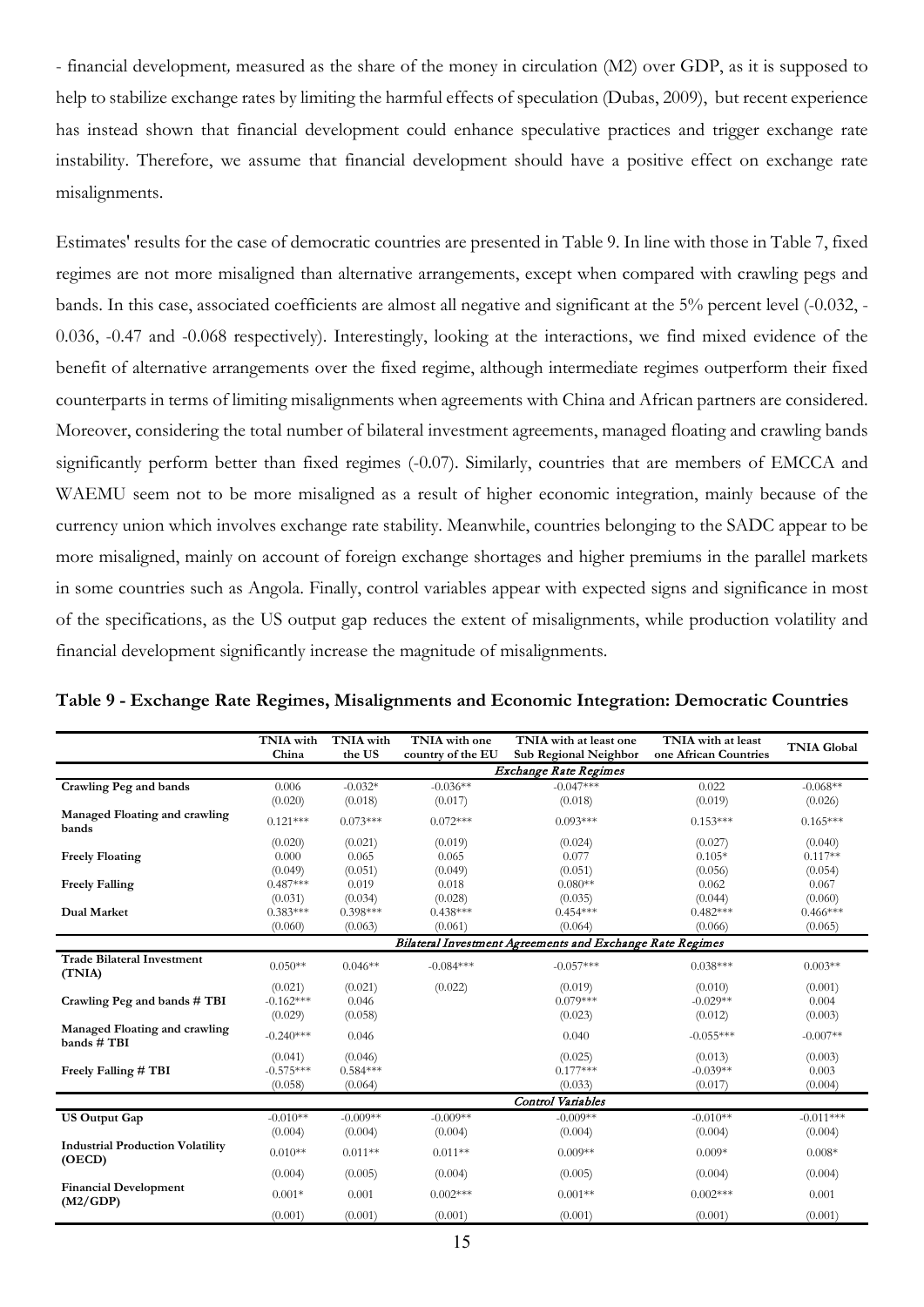|                     |             |            |            | Regional Trade Community (Fixed Regional Effects) |           |            |
|---------------------|-------------|------------|------------|---------------------------------------------------|-----------|------------|
| <b>EMCCA</b>        | $-0.137***$ | 0.055      | 0.039      | 0.025                                             | 0.024     | 0.010      |
|                     | (0.038)     | (0.037)    | (0.035)    | (0.037)                                           | (0.043)   | (0.041)    |
| <b>COMESA</b>       | $-0.095***$ | 0.004      | 0.006      | 0.010                                             | 0.006     | 0.040      |
|                     | (0.023)     | (0.020)    | (0.019)    | (0.023)                                           | (0.034)   | (0.029)    |
| <b>WAEMU</b>        | $-0.084***$ | 0.016      | $-0.065**$ | 0.023                                             | $-0.079*$ | 0.027      |
|                     | (0.026)     | (0.025)    | (0.028)    | (0.027)                                           | (0.043)   | (0.032)    |
| <b>SADC</b>         | 0.021       | $0.053***$ | $0.048***$ | $0.073***$                                        | $0.064**$ | $0.114***$ |
|                     | (0.021)     | (0.020)    | (0.018)    | (0.023)                                           | (0.032)   | (0.030)    |
| Constant            | $0.108***$  | $0.046*$   | $0.114***$ | 0.023                                             | $-0.012$  | $-0.013$   |
|                     | (0.026)     | (0.027)    | (0.032)    | (0.027)                                           | (0.036)   | (0.032)    |
| <b>Observations</b> | 344         | 344        | 344        | 344                                               | 344       | 344        |
| R-squared           | 0.637       | 0.493      | 0.338      | 0.415                                             | 0.368     | 0.358      |

Note: \*\*\*, \*\*, and \* stand for significance at the 1%, 5% et 10% levels respectively. Robust Standard errors into brackets. "TNIA" stands for total bilateral investment agreements. US is the United States of America; EU designated the European Union. TNIA Global is the total number of bilateral investment agreements irrespective of the partner.

As for autocratic and relatively autocratic countries (Table 10), it now appears that crawling pegs and managed floating are performing better than fixed regimes when considering investment agreements with either US, EU, or African partners in the same sub-region. However, when looking at interactions, it clearly appears that fixed regimes are more efficient than alternatives in coping with misalignments, especially as far as agreements with the United States and sub-regional neighbors are concerned. Importantly, membership in an economic community is found to significantly reduce the magnitude of misalignments irrespective of the specification under consideration. Finally, control variables related to the global context come out with non-significant coefficients, as less democratic countries are also less engaged in international agreements. [10](#page-17-0) Meanwhile, financial development is found to increase misalignments in any case, in line with previous results.

|  |  |  | Table 10 - Exchange Rate Regimes, Misalignments and Economic Integration: Autocratic Countries |  |  |
|--|--|--|------------------------------------------------------------------------------------------------|--|--|
|--|--|--|------------------------------------------------------------------------------------------------|--|--|

|                                                   | <b>TNIA</b> with<br>China        | TNIA with<br>the US              | <b>TNIA</b> with<br>one country of<br>the EU | TNIA with at least one<br><b>Sub Regional Neighbor</b>    | TNIA with at least<br>one African<br>Countries | <b>TNIA Global</b>               |
|---------------------------------------------------|----------------------------------|----------------------------------|----------------------------------------------|-----------------------------------------------------------|------------------------------------------------|----------------------------------|
|                                                   |                                  |                                  |                                              | <b>Exchange Rate Regimes</b>                              |                                                |                                  |
| Crawling Peg and bands                            | $-0.085*$<br>(0.049)             | $-0.108**$<br>(0.043)            | 0.011<br>(0.037)                             | $-0.081*$<br>(0.044)                                      | 0.084<br>(0.056)                               | 0.126<br>(0.077)                 |
| Managed Floating and crawling<br>bands            | 0.035                            | $-0.110***$                      | $-0.159***$                                  | $-0.153***$                                               | 0.006                                          | 0.002                            |
| <b>Freely Floating</b>                            | (0.025)<br>0.101<br>(0.063)      | (0.022)                          | (0.025)                                      | (0.030)                                                   | (0.010)                                        | (0.002)                          |
| <b>Freely Falling</b>                             | $-0.148*$<br>(0.087)             |                                  |                                              |                                                           |                                                |                                  |
| Dual Market                                       | 0.031<br>(0.074)                 |                                  |                                              |                                                           |                                                |                                  |
|                                                   |                                  |                                  |                                              | Bilateral Investment Agreements and Exchange Rate Regimes |                                                |                                  |
| Trade Bilateral Investment (TNIA)                 |                                  | $-0.110***$                      | $-0.159***$                                  | $-0.153***$                                               | $-0.006$                                       | $-0.002$                         |
| Crawling Peg and bands # TBI                      |                                  | (0.022)<br>$0.236***$<br>(0.044) | (0.025)                                      | (0.030)<br>$0.139***$<br>(0.038)                          | (0.010)<br>0.008<br>(0.017)                    | (0.002)<br>$-0.001$<br>(0.006)   |
| Managed Floating and crawling<br>bands # TBI      |                                  |                                  |                                              | $0.130***$                                                | $-0.005$                                       | 0.002                            |
| Freely Floating # TBI                             |                                  |                                  |                                              | (0.038)<br>$0.108***$<br>(0.041)                          | (0.014)<br>$-0.027$<br>(0.018)                 | (0.004)<br>$-0.008$<br>(0.005)   |
| Freely Falling # TBI                              |                                  | $0.541***$<br>(0.085)            |                                              | $0.138***$<br>(0.038)                                     | 0.002<br>(0.016)                               | 0.004<br>(0.005)                 |
|                                                   |                                  |                                  |                                              | Control Variables                                         |                                                |                                  |
| <b>US Output Gap</b>                              | 0.022<br>(0.035)                 | 0.012<br>(0.036)                 | $0.079***$<br>(0.030)                        | 0.022<br>(0.032)                                          | 0.014<br>(0.037)                               | 0.033<br>(0.053)                 |
| <b>Industrial Production Volatility</b><br>(OECD) | 0.045                            | 0.024                            | 0.011                                        | 0.038                                                     | 0.031                                          | 0.045                            |
| Financial Development (M2/GDP)                    | (0.038)<br>$0.191***$<br>(0.052) | (0.035)<br>$0.113***$<br>(0.042) | (0.032)<br>$0.230***$<br>(0.041)             | (0.034)<br>$0.148***$<br>(0.043)                          | (0.039)<br>$0.211***$<br>(0.060)               | (0.052)<br>$0.231***$<br>(0.069) |
|                                                   |                                  |                                  |                                              | Regional Trade Community (Fixed Regional Effects)         |                                                |                                  |
| <b>EMCCA</b>                                      | $-0.003***$<br>(0.001)           | $-0.002**$<br>(0.001)            | 0.001<br>(0.001)                             | $-0.002**$<br>(0.001)                                     | $-0.003***$<br>(0.001)                         | $-0.003***$<br>(0.001)           |

<span id="page-17-0"></span> $10$  In our sample, the average number of investment agreements in autocratic and relatively autocratic countries is 10 and 15, respectively, while that of their democratic and relatively democratic counterparts is 11 and 21, respectively.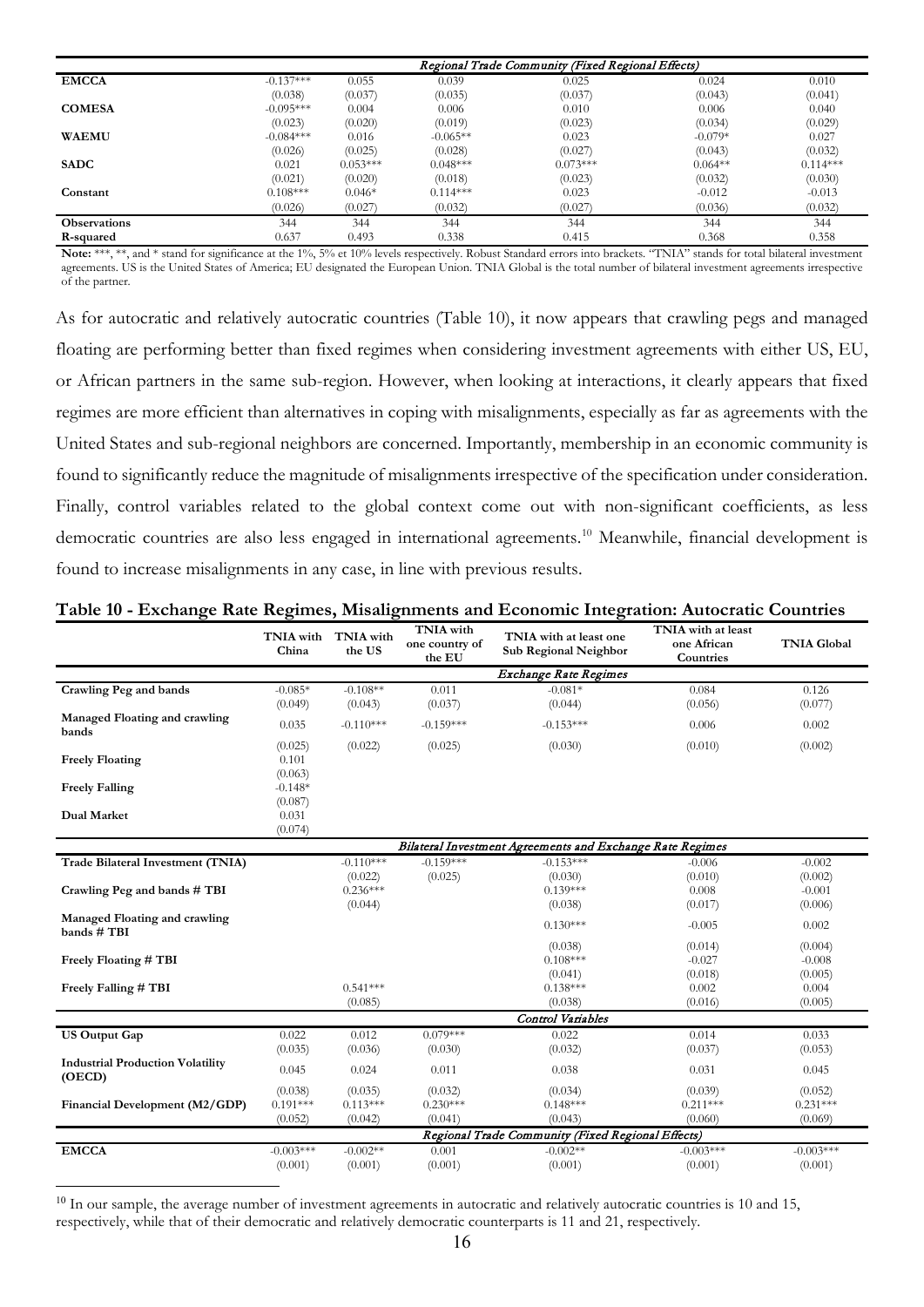| <b>COMESA</b>       | $-0.105**$             | 0.054                  | 0.054                | $-0.137***$            | $-0.131***$            | $-0.112**$             |
|---------------------|------------------------|------------------------|----------------------|------------------------|------------------------|------------------------|
| <b>WAEMU</b>        | (0.044)<br>$-0.071***$ | (0.038)<br>$-0.110***$ | (0.034)<br>$-0.041*$ | (0.034)<br>$-0.078***$ | (0.042)<br>$-0.086***$ | (0.044)<br>$-0.076***$ |
|                     | (0.027)                | (0.027)                | (0.021)              | (0.024)                | (0.030)                | (0.029)                |
| <b>SADC</b>         | $-0.092**$             | $-0.067*$              | $-0.110***$          | 0.039                  | $-0.092**$             | $-0.078*$              |
|                     | (0.043)                | (0.039)                | (0.034)              | (0.036)                | (0.045)                | (0.044)                |
| Constant            | $0.257***$             | $0.259***$             | $0.311***$           | $0.246***$             | $0.279***$             | $0.271***$             |
|                     | (0.045)                | (0.038)                | (0.035)              | (0.037)                | (0.047)                | (0.047)                |
| <b>Observations</b> | 442                    | 442                    | 442                  | 442                    | 442                    | 442                    |
| R-squared           | 0.196                  | 0.263                  | 0.290                | 0.242                  | 0.196                  | 0.190                  |

Note: \*\*\*, \*\*, and \* stand for significance at the 1%, 5% et 10% levels respectively. Robust Standard errors into brackets. "TNIA" stands for total bilateral investment agreements. US is the United States of America; EU designated the European Union. TNIA Global is the total number of bilateral investment agreements irrespective of the partner.

#### **VII. Discussion and Policy Implications**

This paper assessed the role of economic integration and democracy in explaining differences in real exchange rate misalignments across exchange rate regimes. To this end, we computed various indexes of misalignments using modern cointegration techniques, while accounting for cross-sectional dependence. We then compared the extent of these misalignments across exchange rate regimes, while paying attention to the role of economic integration through trade and investment agreements, and the level of democracy as well. Overall, our results show that managed floating and crawling bands appear to be significantly more misaligned than their fixed counterparts, irrespective of the level of democracy when considering the total number of bilateral investment agreements signed by each country. Participation in REC significantly reduces misalignments only when considering democratic and relatively democratic countries. Hence, the fixed exchange rate regime itself is not prone to more misalignments in the countries studied, as institutional quality and economic links with foreign partners critically matter. Furthermore, when distinguishing between African and international partners in investment agreements, results for democratic countries show that intermediate regimes outperform their fixed counterparts in terms of limiting misalignments when agreements with China and African partners are considered. Countries that are members of a currency union (EMCCA and WAEMU) seem not to be more misaligned as a result of higher economic integration. However, in autocratic and relatively autocratic countries, fixed regimes are more efficient than alternative arrangements in coping with misalignments, especially when agreements with the United States and sub-regional neighbors are concerned. Membership in an REC is, once again, found to significantly reduce the magnitude of misalignments.

To sum up, economic integration is a strong factor contributing to lower misalignments in any case. The extent of these misalignments seems to differ according to the level of democracy as democratic countries can afford intermediate regimes, while for weak democracies, fixed regimes are required to curb disequilibria. As an explanation, opening to trade and capital flows at the international level may increase the exposure of weak democracies to external shocks and a change in economic fundamentals, thus requiring a strong commitment in terms of exchange rate management. This makes them appear as "policy-takers" as opposed to "policy-makers" in deciding the direction of their monetary policy (Gnimassoun, 2017). The key economic policy implication arising from this analysis is that strong commitments within fixed regimes are critical for weak democracies in Africa contemplating to be part of the AfCFTA. While awaiting the implementation of the African single currency prescribed by the Abuja Treaty, strong democracies can still afford intermediate regimes with no adverse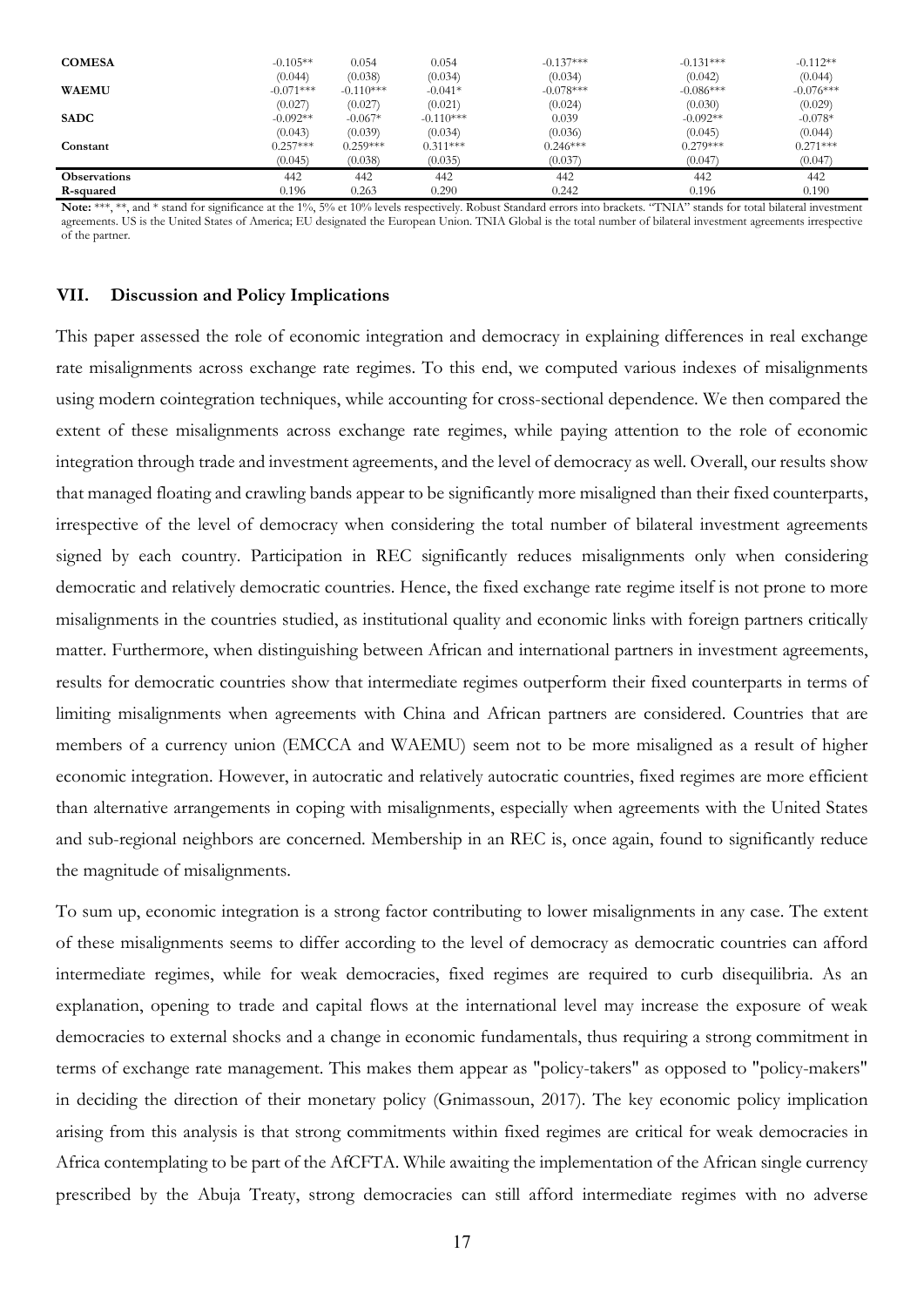repercussions in terms of exchange rate misalignments. Hence, our result implies that the quality of institutions in the broad sense, more than the type of the exchange rate regime, is called into question and should concentrate efforts from the authorities at first. This argument is reinforced by the high natural resource endowment in these countries, which has been found to be strongly correlated with weak governance and rent-seeking behaviors.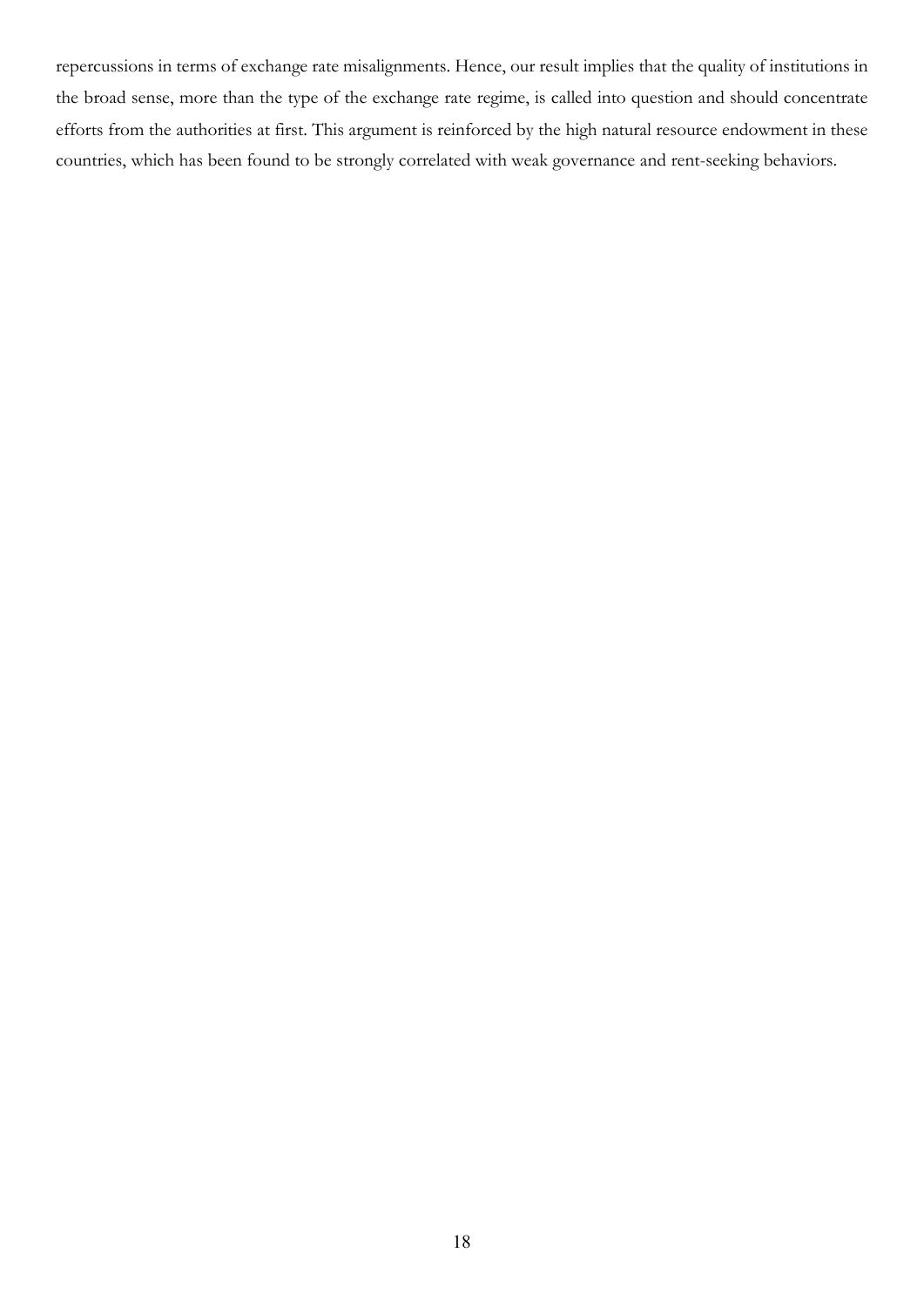| Table AI – Countries in the Sample and their Participation to Bilateral Investment Agreements |                                                |                                                                       |                                    |                                                                                               |                          |                      |  |  |
|-----------------------------------------------------------------------------------------------|------------------------------------------------|-----------------------------------------------------------------------|------------------------------------|-----------------------------------------------------------------------------------------------|--------------------------|----------------------|--|--|
| <b>Countries</b> in<br>the Sample                                                             | <b>Total Bilateral Investment</b><br>Agreement | <b>African Partners</b>                                               | Partners in the Same Sub-region    | Partners in the European Union                                                                | China                    | <b>United-States</b> |  |  |
| Angola                                                                                        | 5                                              | South Africa                                                          |                                    | United Kingdom; Germany; Italy                                                                | $\overline{\phantom{a}}$ | $\blacksquare$       |  |  |
| Benin                                                                                         | 9                                              | Ghana, Chad                                                           | Ghana                              | Belgium; United Kingdom; Germany                                                              | $\sim$                   | $\sim$               |  |  |
| Botswana                                                                                      | 5                                              | $\omega$                                                              | $\sim$                             | Belgium; Germany                                                                              | $\checkmark$             |                      |  |  |
| Burundi                                                                                       | 5 <sup>5</sup>                                 | ÷.                                                                    | $\overline{\phantom{a}}$           | Belgium; Germany                                                                              | $\sim$                   | $\sim$               |  |  |
| Cameroon                                                                                      | 15                                             | Mauritius; Mauritania; Mali;<br>Egypt;                                |                                    | Belgium; Italy; Germany; Romania                                                              | $\checkmark$             | $\checkmark$         |  |  |
| Chad                                                                                          | 8                                              | Egypt; Benin                                                          | $\sim$                             | Germany; Italy                                                                                | $\sim$                   | $\sim$               |  |  |
| Cote d'Ivoire                                                                                 | 10                                             | Ghana; Tunisia                                                        | Ghana                              | Belgium; Italy; Germany; Romania                                                              | $\sim$                   |                      |  |  |
| Eswatini                                                                                      | $\mathbf{3}$                                   |                                                                       |                                    | Belgium; Germany                                                                              | $\sim$                   |                      |  |  |
| Ethiopia                                                                                      | 29                                             | Algeria; Egypt; Equatorial<br>Guinea; Libya; South Africa;<br>Tunisia |                                    | Austria; Denmark; Finland; Netherlands; Spain; Sweden; Belgium; Italy; Germany; France        | $\checkmark$             |                      |  |  |
| Gabon                                                                                         | 15                                             | Egypt                                                                 | $\overline{a}$                     | Spain; Portugal; Belgium; Italy; Germany                                                      | $\checkmark$             |                      |  |  |
| Gambia                                                                                        | $\overline{5}$                                 | $\overline{a}$                                                        | ÷.                                 | Netherlands; United Kingdom                                                                   | $\sim$                   |                      |  |  |
| Ghana                                                                                         | 23                                             | Benin; Burkina Faso; Côte<br>d'Ivoire; Egypt; Guinea;<br>South Africa | Benin; Burkina Faso; Côte d'Ivoire | United Kingdom; Netherlands; Italy; Germany; France;                                          | $\checkmark$             |                      |  |  |
| Guinea                                                                                        | 13                                             | Tunisia; Burkina Faso; Egypt;<br>Ghana                                | Burkina Faso; Ghana                | Germany; Italy                                                                                |                          |                      |  |  |
| Kenya                                                                                         | 9                                              | $\sim$                                                                |                                    | Netherlands; Italy; Germany; France; United Kingdom                                           | $\sim$                   |                      |  |  |
| Lesotho                                                                                       | $\overline{3}$                                 |                                                                       |                                    | Germany; United Kingdom                                                                       | $\sim$                   |                      |  |  |
| Madagascar                                                                                    | 11                                             | South Africa                                                          | South Africa                       | Germany; France; Belgium; Sweden                                                              |                          |                      |  |  |
| Malawi                                                                                        | 5 <sup>5</sup>                                 | Egypt                                                                 |                                    | Germany; Netherlands; Denmark                                                                 | $\sim$                   |                      |  |  |
| Mali                                                                                          | 8                                              | Algeria; Cameroon; Egypt;<br>Tunisia                                  |                                    | Germany; Netherlands                                                                          |                          |                      |  |  |
| Mauritania                                                                                    | 12                                             | Tunisia; Cameroon                                                     | Tunisia                            | Belgium; Germany; Italy                                                                       | $\sim$                   | $\sim$               |  |  |
| Mozambique                                                                                    | 17                                             | Algeria; South Africa; Egypt                                          | $\sim$                             | United Kingdom; Netherlands; Sweden; Italy; Germany; France; Finland                          | $\sim$                   | $\checkmark$         |  |  |
| Namibia                                                                                       | 9                                              | $\sim$                                                                | $\sim$                             | Austria; Finland; Spain; Netherlands; Italy; France; Germany                                  | $\sim$                   | $\sim$               |  |  |
| Niger                                                                                         | $\overline{5}$                                 | Algeria; Egypt; Tunisia                                               | $\sim$                             | Germany                                                                                       | $\sim$                   | $\sim$               |  |  |
| Nigeria                                                                                       | 19                                             | Algeria; Egypt; South Africa;<br>Uganda                               | $\sim$                             | Finland; United Kingdom; Sweden; Spain; Netherlands; Germany; Italy                           |                          | $\checkmark$         |  |  |
| Rwanda                                                                                        | 6                                              | South Africa                                                          | $\sim$                             | Germany; Germany                                                                              | $\sim$                   | ✓                    |  |  |
| Senegal                                                                                       | 23                                             | South Africa; Tunisia; Egypt                                          |                                    | Sweden; United Kingdom; Netherlands; Italy; France; Germany                                   |                          | ✓                    |  |  |
| Togo                                                                                          | $\overline{4}$                                 | Tunisia                                                               |                                    | Germany; Belgium                                                                              | $\sim$                   |                      |  |  |
| Uganda                                                                                        | 11                                             | Egypt; Nigeria; South Africa                                          | $\sim$                             | Belgium; France; Germany; Italy; United Kingdom; Netherlands                                  | $\sim$                   | $\sim$               |  |  |
| Zambia                                                                                        | 9                                              | Egypt                                                                 |                                    | Belgium; France; Germany; Italy; United Kingdom                                               | $\sim$                   |                      |  |  |
| Zimbabwe                                                                                      | 22                                             | South Africa; Egypt                                                   | South Africa                       | Italy; Austria; Croatia; France; Germany; United Kingdom; Sweden; Portugal; Netherlands; Iran | $\checkmark$             | $\sim$               |  |  |

Note: Author's construction based on data from the International Centre for the Settlement of Investment Dispute (ICSID[\) https://icsid.worldbank.org/fr/Pages/resources/Bilateral-Investment-Treaties-Database.aspx#a14](https://icsid.worldbank.org/fr/Pages/resources/Bilateral-Investment-Treaties-Database.aspx#a14)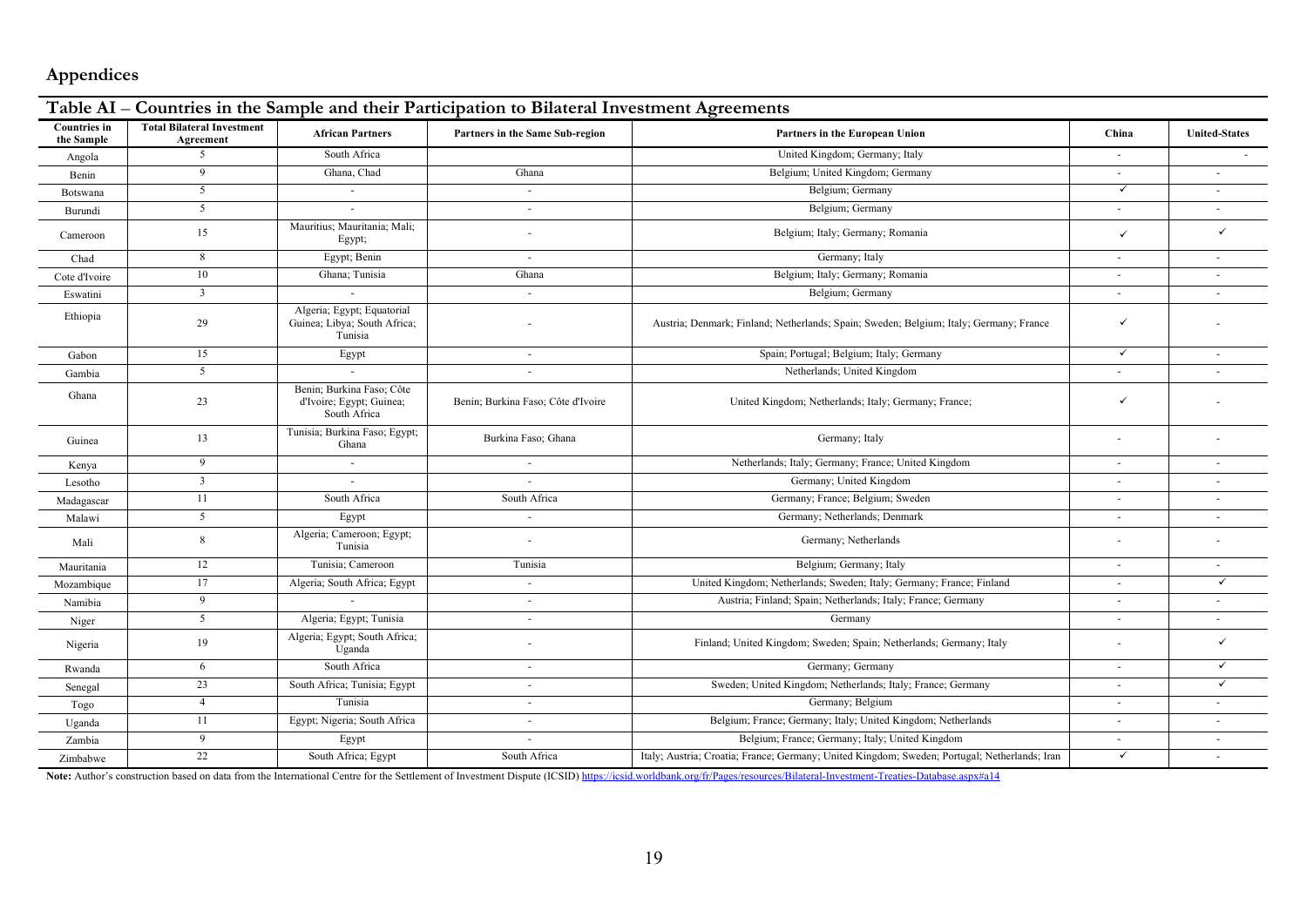# **Table AII – Variables Definitions**

| Variables                               | Description                                                                                                                                       | Source                                    |
|-----------------------------------------|---------------------------------------------------------------------------------------------------------------------------------------------------|-------------------------------------------|
| Real effective exchange rate            | Real effective exchange rate                                                                                                                      | World Development Indicators              |
| Openness Degree of the Economy          | Economic opening rates                                                                                                                            | World Development Indicators              |
| Government Expenditure                  | Final government spending as a share of GDP.                                                                                                      | World Development Indicators              |
| Terms of Trade                          | Terms of trade, calculated as the relative price of exports in terms of imports<br>prices                                                         | World Development Indicators              |
| <b>Relative Productivity</b>            | Relative productivity; calculated by the ratio of real GDP per capita of the<br>domestic country to a weighted average of that of OECD countries. | World Development Indicators              |
| Regime                                  | Currency plans                                                                                                                                    | Ilzetzki, Reinhart, and Rogoff (2017)     |
| Financial Development (M2/GDP)          | Financial development                                                                                                                             | World Development Indicators              |
| US Output Gap                           | Output Gap of the United States of America                                                                                                        | <b>International Financial Statistics</b> |
| Net Foreign Assets                      | Net foreign asset position as a share of GDP meant to result in the real<br>appreciation of the national currency                                 | World Development Indicators              |
| Industrial Production Volatility (OECD) | OECD intra-annual producer price volatility                                                                                                       | <b>OECD</b> Statistics Database.          |

**Note**: Author's construction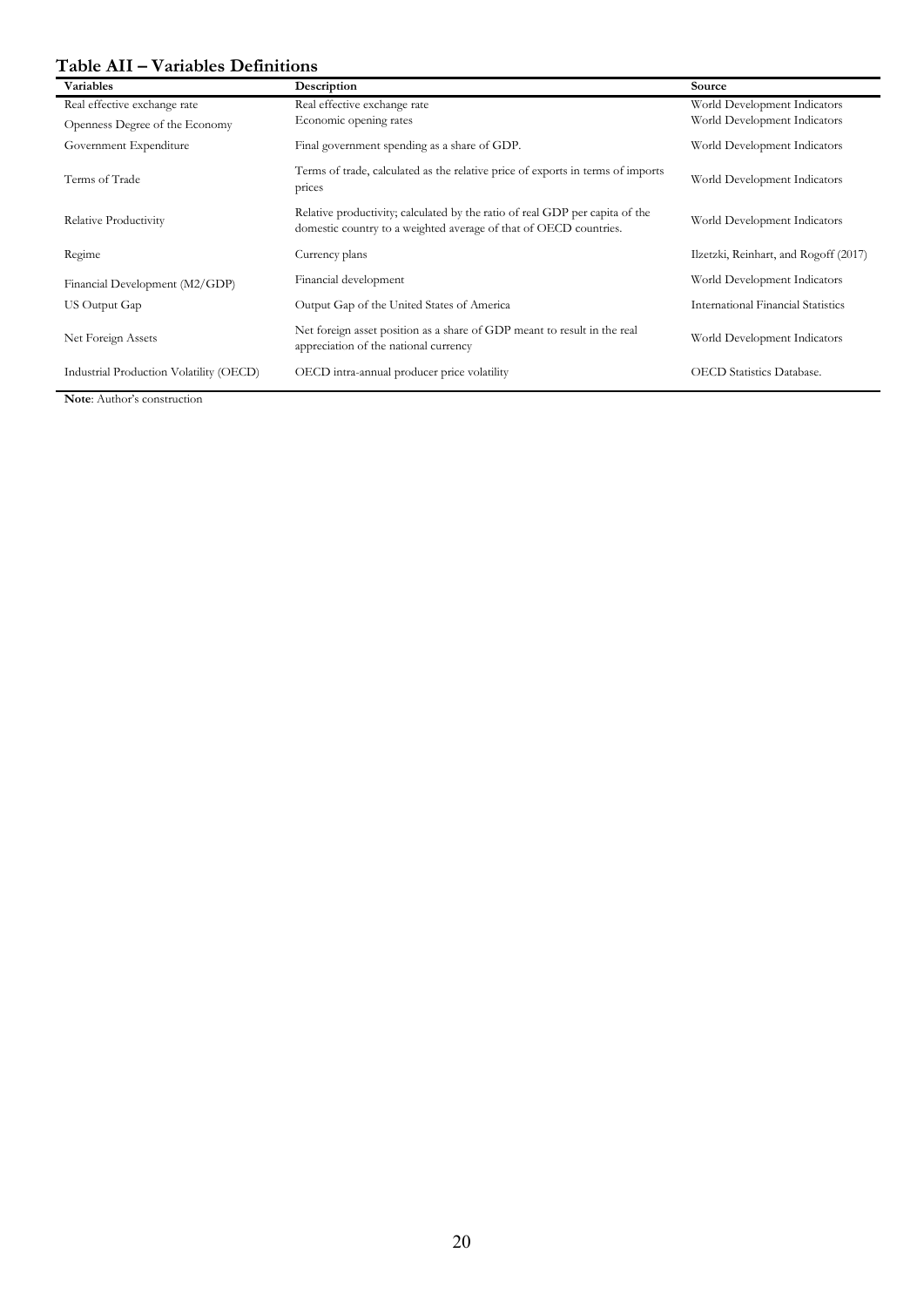### **References**

- Arora, V.B., Jeanne, O.D., 2001. Economic Integration and the Exchange Rate Regime; Some Lessons from Canada (No. 01/1), IMF Policy Discussion Papers. International Monetary Fund.
- Baltabaev, B., 2014. Foreign Direct Investment and Total Factor Productivity Growth: New Macro-Evidence. The World Economy 37, 311–334. https://doi.org/10.1111/twec.12115
- Bearce, D.H., Hallerberg, M., 2011. Democracy and De Facto Exchange Rate Regimes. Economics & Politics 23, 172–194. https://doi.org/10.1111/j.1468-0343.2011.00381.x
- Berdiev, A.N., Kim, Y., Chang, C.P., 2012. The political economy of exchange rate regimes in developed and developing countries. European Journal of Political Economy 28, 38–53. https://doi.org/10.1016/j.ejpoleco.2011.06.007
- Broz, J.L., 2002. Political System Transparency and Monetary Commitment Regimes. International Organization 56, 861–887. https://doi.org/10.1162/002081802760403801
- Candelon, B., Kool, C., Raabe, K., van Veen, T., 2007. Long-Run Real Exchange Rate Determinants: Evidence from Eight New EU Member States, 1993–2003. Journal of Comparative Economics 35, 87– 107. https://doi.org/10.1016/j.jce.2006.10.003
- Caputo, R., 2015. Persistent real misalignments and the role of the exchange rate regime. Economics Letters 135, 112–116. https://doi.org/10.1016/j.econlet.2015.08.011
- Chudik, A., Mohaddes, K., Pesaran, M.H., Raissi, M., 2016. Long-Run Effects in Large Heterogeneous Panel Data Models with Cross-Sectionally Correlated Errors, in: Advances in Econometrics. Emerald Publishing Ltd, pp. 85–135.
- Chudik, A., Pesaran, M.H., 2015. Common correlated effects estimation of heterogeneous dynamic panel data models with weakly exogenous regressors. Journal of Econometrics, Heterogeneity in Panel Data and in Nonparametric Analysis in honor of Professor Cheng Hsiao 188, 393–420. https://doi.org/10.1016/j.jeconom.2015.03.007
- Coudert, V., Couharde, C., 2009. Currency Misalignments and Exchange Rate Regimes in Emerging and Developing Countries\*. Review of International Economics 17, 121–136. https://doi.org/10.1111/j.1467-9396.2008.00782.x
- Coulibaly, I., Gnimassoun, B., 2013. Optimality of a monetary union: New evidence from exchange rate misalignments in West Africa. Economic Modelling 32, 463–482.
- Dubas, J., 2009. The importance of exchange rate regime in limiting misalignment. World Development 37, 1612–1622.
- Dufrénot, G., Yehoue, E.B., 2005. Real Exchange Rate Misalignment: A Panel Co-Integration and Common Factor Analysis (SSRN Scholarly Paper No. ID 888033). Social Science Research Network, Rochester, NY.
- Freeman, J.R., Hays, J.C., Stix, H., 2000. Democracy and Markets: The Case of Exchange Rates. American Journal of Political Science 44, 449–468. https://doi.org/10.2307/2669258
- Fritz-Krockow, B., Jurzyk, E.M., 2004. Will You Buy My Peg?: The Credibility of a Fixed Exchange Rate Regime as a Determinant of Bilateral Trade (SSRN Scholarly Paper No. ID 878990). Social Science Research Network, Rochester, NY.
- Furlan, B., Gächter, M., Krebs, B., Oberhofer, H., 2015. Democratization and Real Exchange Rates,. Scottish Journal of Political Economy 63, 216–242. https://doi.org/10.1111/sjpe.12088
- Gnimassoun, B., 2017. Exchange Rate Misalignments and the External Balance Under a Pegged Currency System (SSRN Scholarly Paper No. ID 3047550). Social Science Research Network, Rochester, NY.
- Gnimassoun, B., Mignon, V., 2015. Persistence of Current-account Disequilibria and Real Exchange-rate Misalignments. Review of International Economics 23, 137–159. https://doi.org/10.1111/roie.12161
- Goldfajn, I., Valdes, R., 1999. The afthermath of appreciations. Quarterly Journals of Economics 229–262.
- Hays, J.C., Freeman, J.R., Nesseth, H., 2003. Exchange Rate Volatility and Democratization in Emerging Market Countries. International Studies Quarterly 47, 203–228.
- Hoffmann, M., 2007. Fixed versus Flexible Exchange Rates: Evidence from Developing Countries. Economica, New Series 74, 425–449.
- Holtemöller, O., Mallick, S., 2013. Exchange rate regime, real misalignment and currency crises. Economic Modelling 34, 5–14.